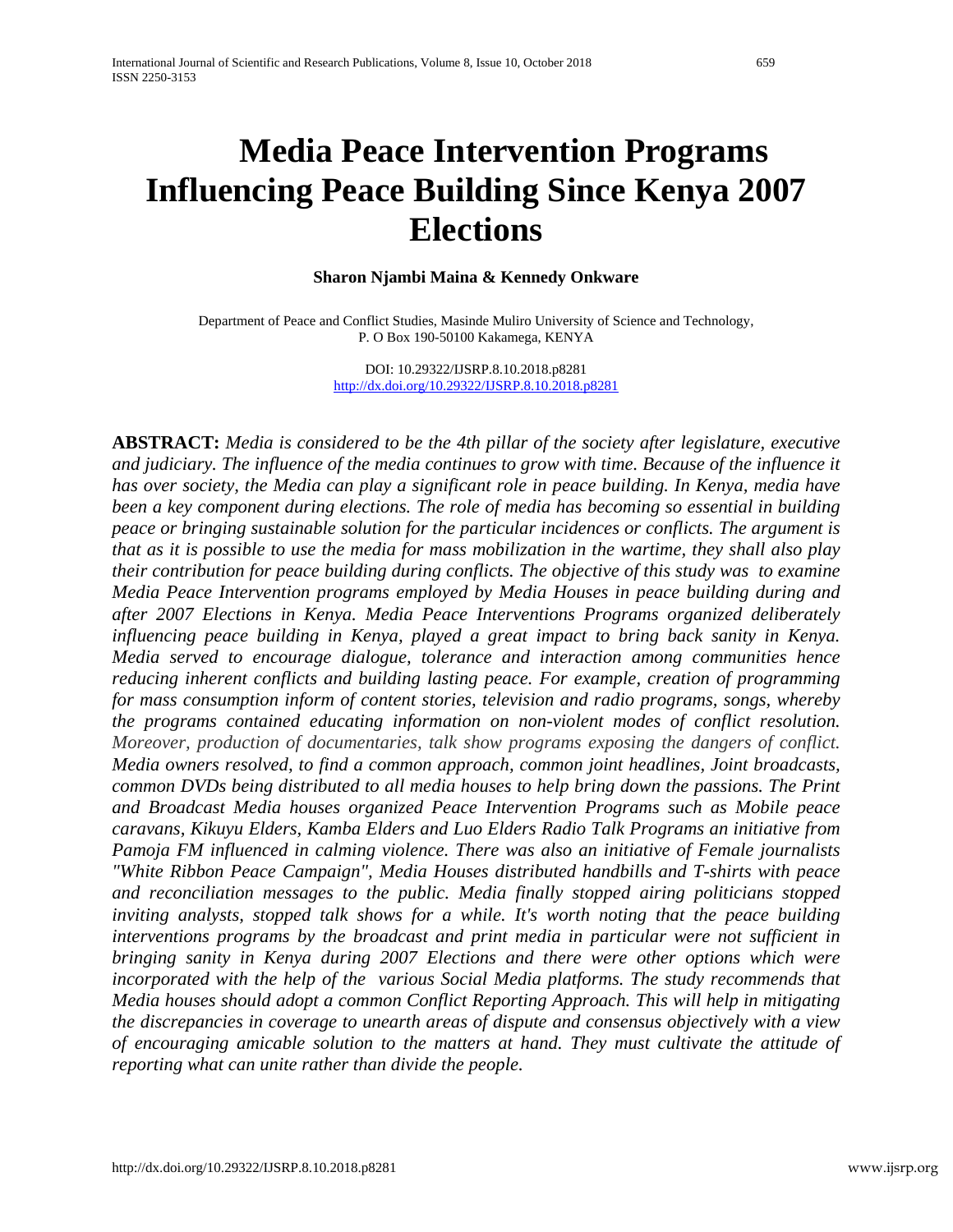*Key words:* Media, Interventions, Programs, Peace-building.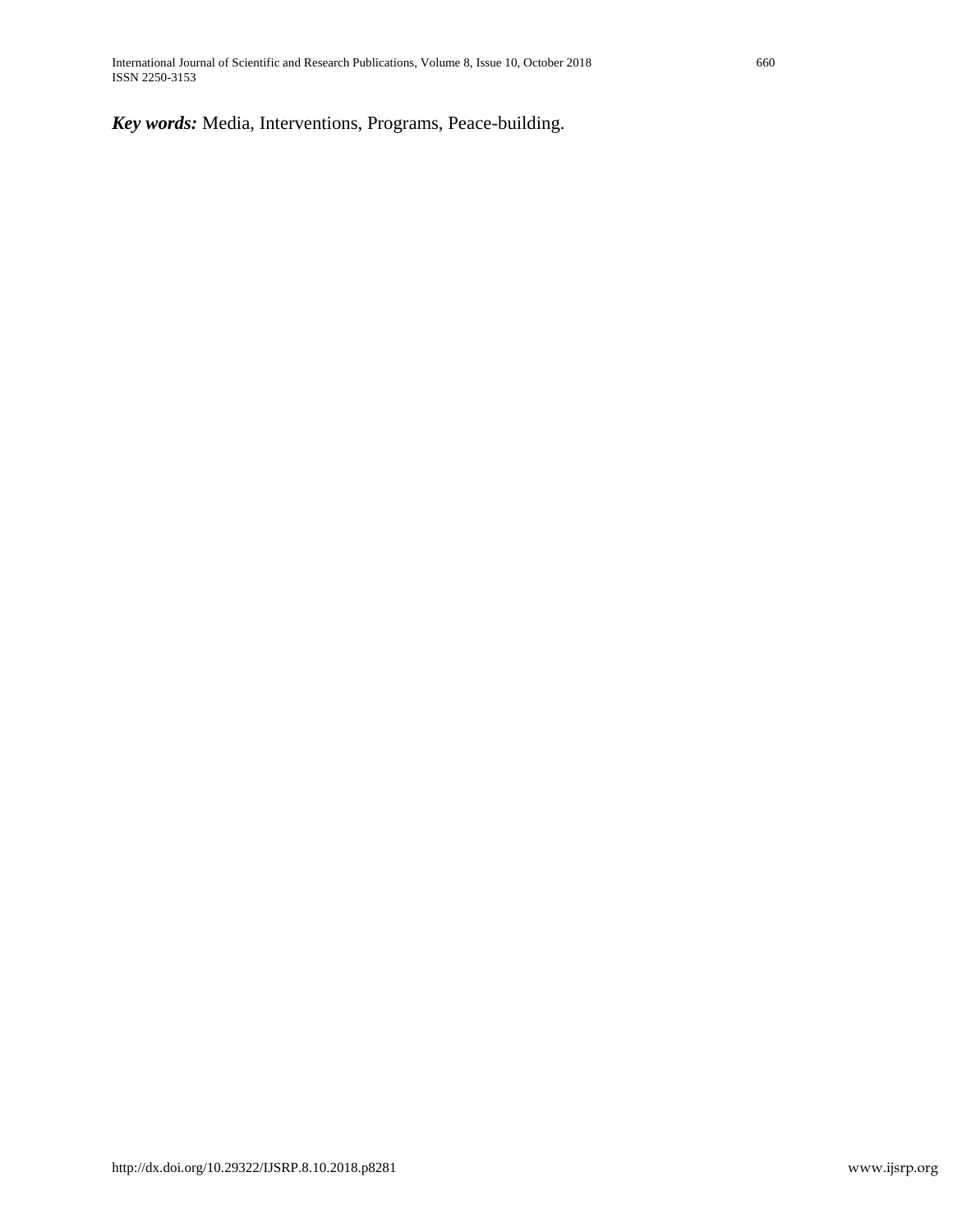## **1.0 Introduction**

According to Westphal (2004), the Media have the power to defuse tensions before they even reach a critical point. By supplying credible information and reaching a large audience, the media help in managing conflicts and promote democratic principles. Peace-building seeks to build a bridge between groups of people de-polarizing people's attitudes and behaviors toward each other. In Bratic's words, "if the media is often found to support forces that lead to violent conflicts, it should also have power to support forces to peace" (Bratic, 2006). In coverage of conflict, Media encourages dialogue, tolerance and interaction among communities hence reducing inherent conflicts and building lasting peace. It's alongside this background that this study sought to examine Media Peace Intervention programs employed by Media Houses in peace building during and after 2007 Elections in Kenya.

The essential role of the Media in reporting conflicts especially during elections is to accurately present events in a fair and balanced manner. In fact, the United Nations classified the development of local media as a 'cross-cutting' peace-building concern, 'transcending' all types of activities (United Nations, 1996). For this very reason the intervention of unbiased and free global media is important not only for the world public but also for the people directly affected. In Africa, there are positive examples where the Media has been useful in peace initiatives, albeit when violent conflicts have ended. The media served as voice for those who could not be heard in the society, (Ogola, 2011). These was particularly true with the some Kenya local language radio stations where they provided platforms where the listeners could call in and air their grievances. The Kenyan media abandoned the notion of commercializing news content for the sake of profits, avoided naming either the victims or the perpetrators of the violence, employed investigative/critical journalism and chose to preach peace. This was a positive move, which was later to help reunify Kenya.

The programmes should be accurate and impartial and must effectively inform voters about the voting process, including how, when and where to vote, register to vote and verify proper registration, the secrecy of the ballot (and thus safety from retaliation) and, the importance of voting (Shitemi, et. al, 2013). How, then, did the Kenyan media report on the crisis? Prior to the elections the media did a tremendous job covering campaigns and providing air time and space for candidates to reach the masses. They also did well in releasing opinion polls that proved largely correct in predicting the outcome of parliamentary elections. One reason for the contested presidential election is that the media carried extensive coverage of the voting process and released unofficial results in which Kenyans believed. The role of media can be inferred from how media behaved before, during and after the 2007/8 PEV. It wasn't until 4 January 2008 that a significant break occurred with the joint-headline "Save Our Beloved Country" appearing on the front page of the Nation, Standard, People, and three other Kenyan newspapers. Before this orchestrated call for unity, nearly all coverage was split into a two-party framework, pitting the PNU against ODM, instead of framing the coverage within the greater concern for national wellbeing (Karoney, 2005). Joint radio broadcast and joint newspaper headline also had significant impact, among other media events. The Swedish Embassy called senior women editors of the papers with a message out that 'Enough is enough!' The impact was immense and it was called the White Ribbon Peace Campaign and so this led the way for other women groups to rally, thus the interventionist movement (BBC Report, 2008).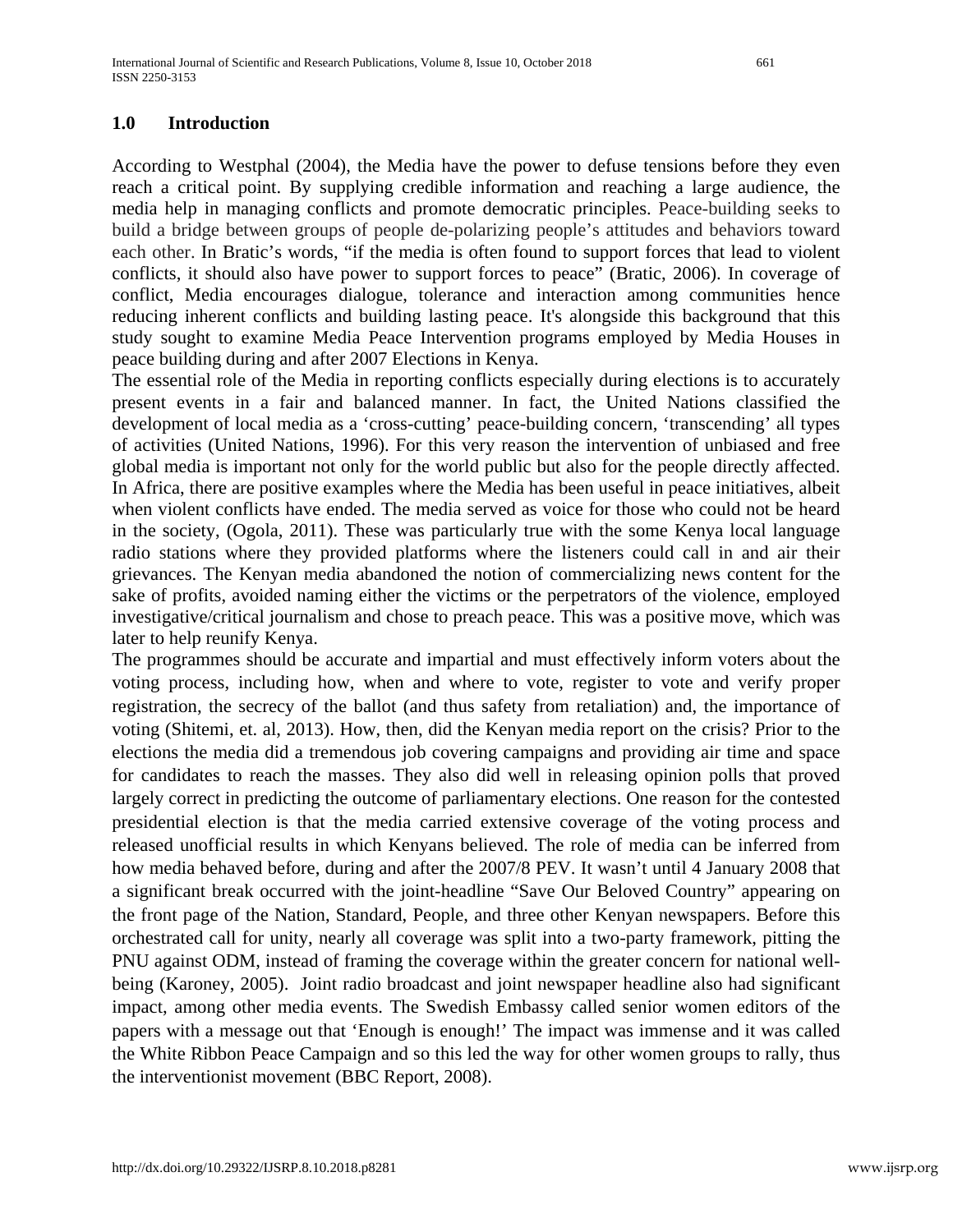## **2.0 Theoretical Framework**

The study was based upon the social responsibility theory. The proponents of social responsibility theory include among others. Social responsibility theory was born as a result of problems created by its predecessor, the libertarian theory o& the press. with these assumptions, Patterson and Wilkins (2005) posit that the theory reflects Milton's concept of the market place of ideas where anyone could operate a printing press, particularly anyone aligned with a political group. The press should be free to perform the functions which the libertarian theory granted it freedom to perform, but that this freedom should be exercised with responsibility (Okunna & Omenugha, 2012). Dominick (2009) writes that, this approach holds that the press has a right to criticize government and other institutions, but it also has a responsibility to preserve democracy by properly informing the public and by responding to society's needs and interests. In other words, freedom should be exercised with utmost responsibility to societal interest.

The Media should accept certain responsibilities by practicing accuracy, objectivity and balance in their reporting. In addition, they need to regulate themselves within the framework of the law and established institutions. Yadav, (2011), which affirm that "within the framework of open and free press criticism, codes of ethics or government regulation, and guidelines for responsible action on the part of members of the press, lies the Social Responsibility Theory". Social responsibility theory allows media to broadcast and report anything provided the media are responsible for what is broadcasted and can be held accountable. It's alongside this background that this study sought to examine Media Peace Intervention programs employed by Media Houses in peace building during and after 2007 Elections in Kenya.

#### **3.0 Methodology**

The study adopted descriptive Research design in describing the objectives of the study. Descriptive research is used to describe characteristics of a population or phenomenon being studied. It does not answer questions about how/when/why the characteristics occurred. Rather it addresses the "what" question (what are the characteristics of the population or situation being studied?), (Shields, and Rangarajan, 2013). According to Mugenda and Mugenda (2003) the purpose of descriptive research is to determine and report the way things are and it helps in establishing the current status of the population under study. The study covered following Media Houses; Daily Nation; The East African Standard and The People Daily; KBC TV, Pamoja FM; and Ghetto.

At least 30% of the total population is representative (Borg and Gall, 2003). Thus, 30% of the accessible population is enough for the sample size. The target population of this study was 30% (200) of the Middle Management staff of the Media Houses in Kenya, Print and Broadcast Media under study. These are Managers, Directors, editors, producers, presenter, reporters, correspondents, media analysts and investigators. Therefore, 60 Middle Management staff of the Print and Broadcast Media Houses (200x0.3.). The researcher used Purposive Sampling here to get information from the respondents from Print and Broadcast Media.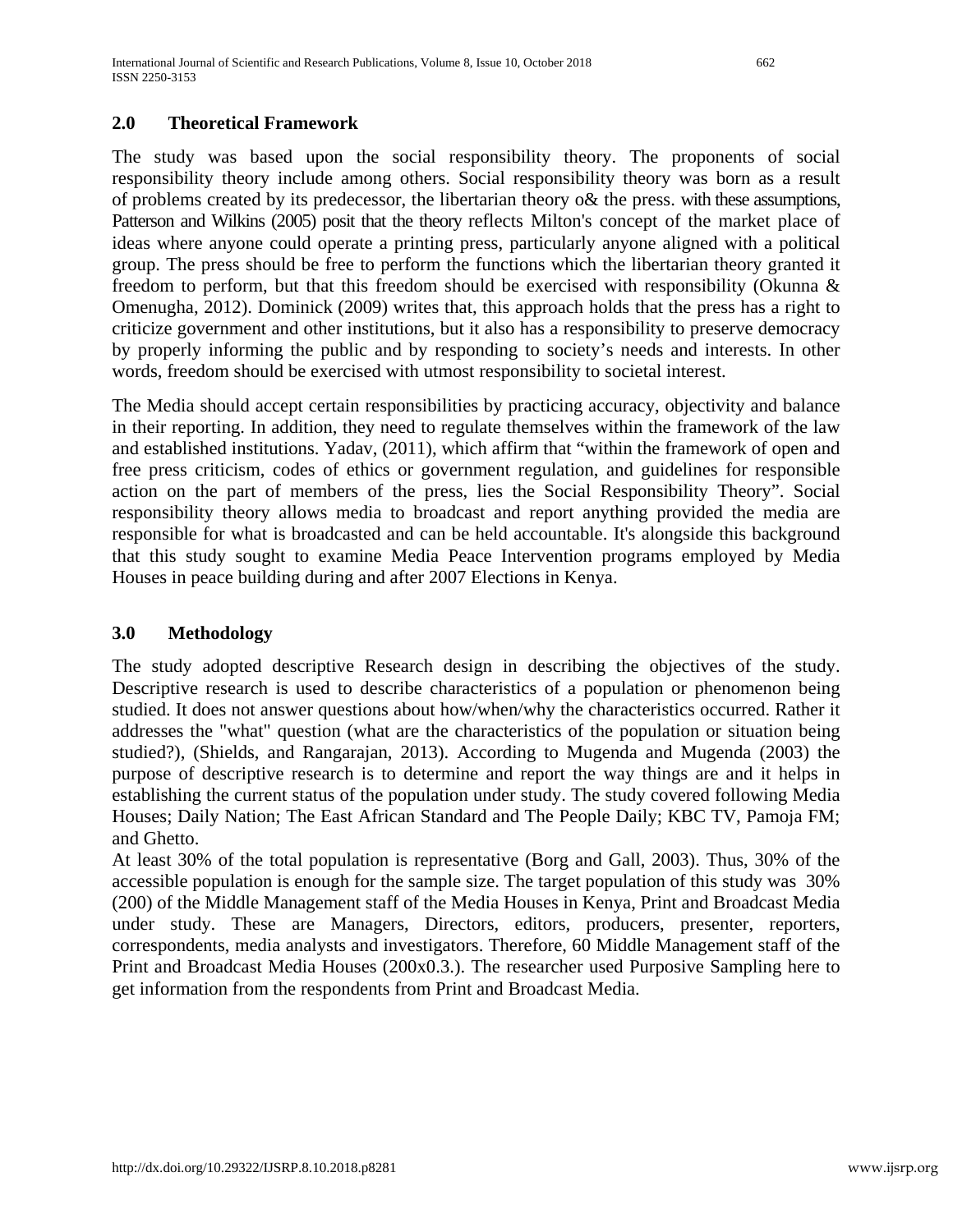## **4.0 Study Findings**

## **4.1 Kenyan Print Media in Peace building Programs**

The findings in this study regarding Print Media in Peace building Programs were consistent with findings by others. According to Mahatma Gandhi (*World Development Report*, 2002), the newspaper as a media has a role to understand the popular feeling and give expression to it as well as arouse among the people desirable sentiments and to fearlessly expose popular defects. Wolfsfeld (2004), on the other hand, notes that an influential role of the media is that of being a bridge between the government and people. The finding regarding the media's role in promoting peace building supports finding by Reddy (2002), that the media has an obligation not to jeopardize or harm the welfare of the society.

The finding from the interviews indicating that ethnic media was likely to fuel conflicts lends support to findings by Wolfsfeld (2004) that the media can either report negatively on political opponents, or raise legitimacy of those supporting peaceful negotiations.

With the ban on the other forms of media the print media through anonymous leaflets, flyer and newspapers flourished and countered the lack of information flow. One Participant as a media practitioner noted that;

> *The ban was counterproductive because the print media was consistent in criticizing the government over the decision to ban their counterparts in broadcast media. Newspapers took center stage in fighting the ban with some printing three copies of their papers per day. (Interview,15.01.2017).*

On 30th of December the Kenyan government officially banned live broadcasts or any antigovernment coverage. This meant news would only be reported once it was a past tense. With lack of radio and TV updates, the cell phones came in handy as information or romours of war were being spread all over the country. The newspapers also took advantage on the live broadcast and started printing newspaper in almost two hours' intervals. During the 2007 elections in Kenya, the Print Media played a positive role in disseminating information on the electoral process to the electorates. In Print Media, the newspaper frames the news within a particular viewpoint. This can change the perception of the issue among the readers. The underlying rationale motivating the study of political conflict imagery is that news photographs set a visual agenda that affects the recall of political events. Images draw reader attention to written articles and are in and of themselves the subject of focused attention, Griffin (2010, 15).

#### **4.1.1 The Three Leading Dailies In Kenya**

Studying parts of the statistics related to the key respondents from the 3 Print Media dailies i.e. The Daily Nation, People daily and The East African Standard, these were the Managers, Editors, Correspondents Reporters, Investigators, Media analysts. Findings revealed that the 3 Newspapers dailies sampled have the most circulation in most of major towns in Kenya and therefore news about what was happening Kenya, Regionally and internationally was readily accessible. Figure 4.1 below represent the summary of the findings from the three dallies under study.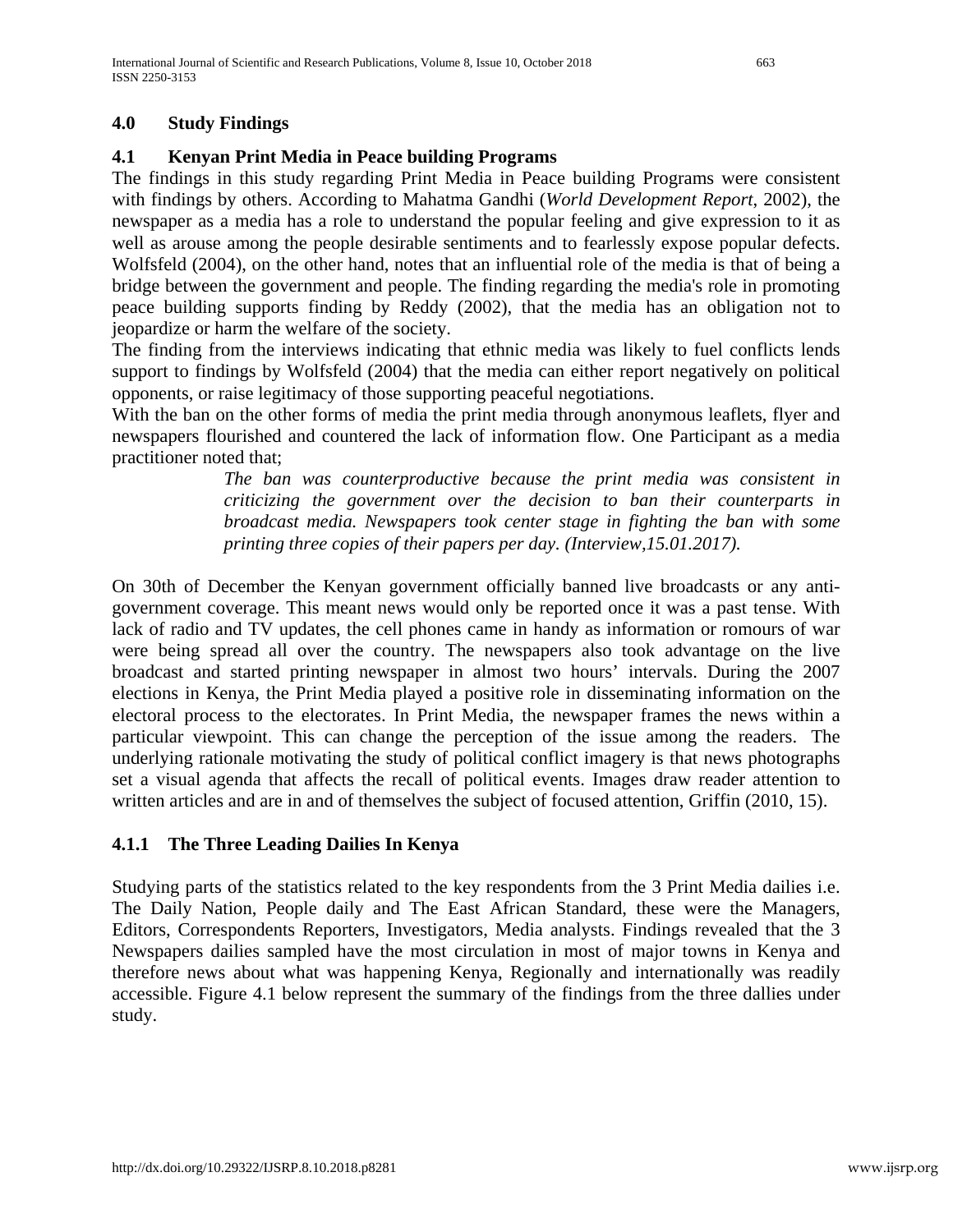



## **4.1.2 Period of Circulation**

In relation to the previous data, the respondents were asked to indicate the period of circulation. For The Daily Nation, it has been in existence for 58 years, The East African Standard has been in existence for 115 years while People daily has been in existence for 14Years. This implied that Kenya Print Media has been existence in quite good number of and their influence has been realized in Kenya vis-à-vis their influence in fostering Peace in Kenya and especially when they did a co-operate Editorial and Joined Headlines as was the case during Kenya PEV of 2007/8. Table 4.2 below shows the summary of the leading dailies in Kenya, their year of inception and the period of circulation. This is important data to determine their level of authority in the Print Media industry as well to determine the reliability and validity of the information provided therefore.

| <b>Name of the Broadcasting</b> | <b>Duration (Years)</b> | <b>Year of Inception</b> |
|---------------------------------|-------------------------|--------------------------|
| The Daily Nation                | Over 10 years           | 1959                     |
| The East African Standard       | Over 10 years           | 1902                     |
| People Daily                    | Over 10 years           | 2003                     |

#### **Table: 4.1 The Three Leading Dailies In Kenya** - **Period of Circulation**

**Source: Researcher (2017)**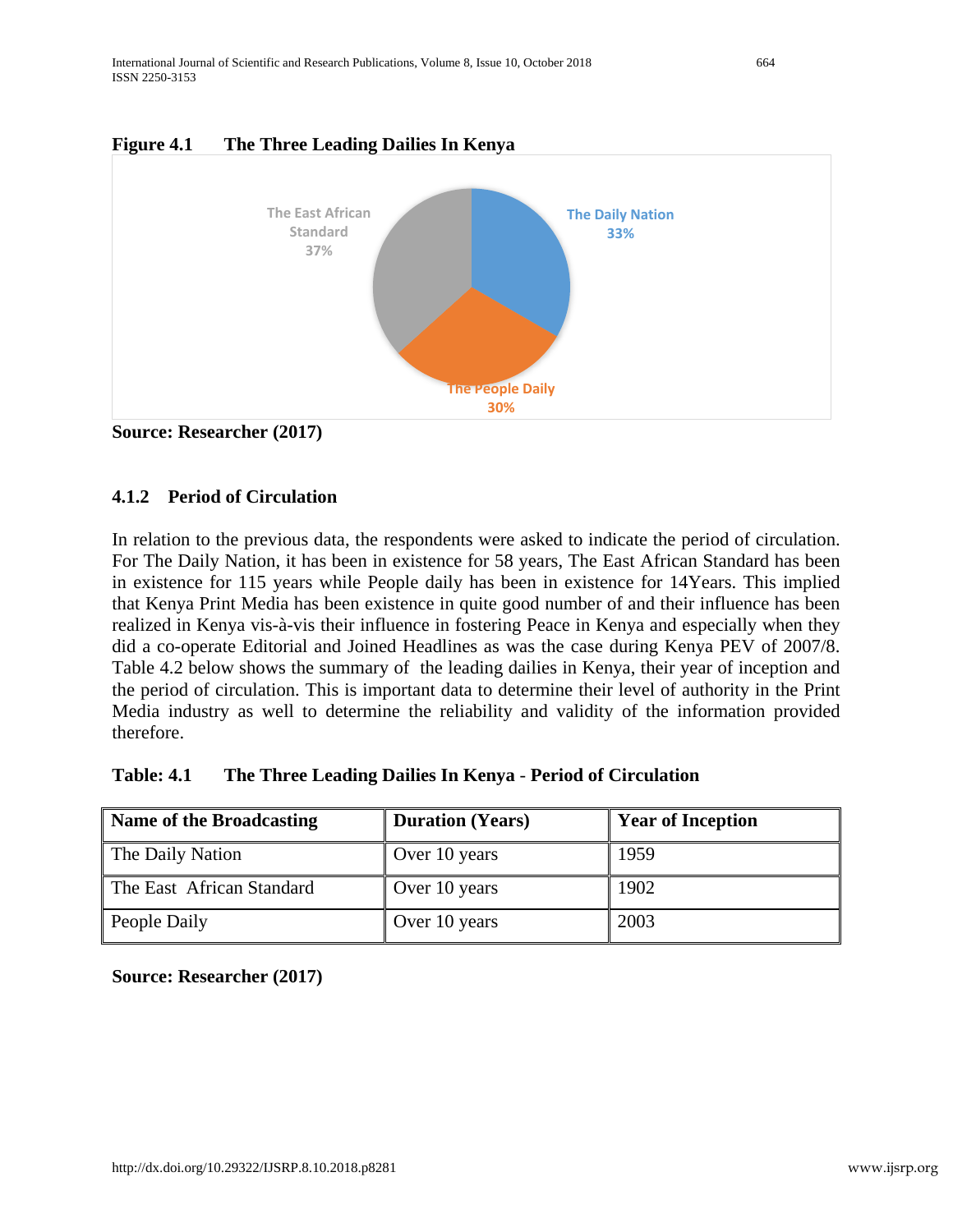# **4.1.3 Core Publication Contents**

From the above data we can see that when respondents were asked to indicate the core publication content, 30% indicated news, 20% indicated music and entertainment, 13% indicated education as the core content, 14% said health issues and HIV Aids, 3% indicated security, 7% indicated women, while agriculture/business news, religious issues and politics were represented by 14% as indicated in Figure 4.3.

This means that news rated highly as core publication content but news and information has to be geared toward reaching the audiences in rural areas of Kenya. Respondents also indicated that various element of Publishing Content is able to influence in fostering Peace and Conflict Management because they are packaged based on current issues affecting various Communities and also information can be relayed quickly in times of crisis for example during the Kenya 2007/2008 PEV period.



## **Figure 4.2 The Three Dailies Core Publication Content**

**Source: Researcher (2017)**

## **4.1.4 People Who Influences on Publication Content**

In relation to the previous data, the respondents were asked about who influences the publication content and they indicated that 40% is influenced by the newspaper readers, followed by 27% by reporters/correspondents, 23% by the editors and media analysts at 10%. From the findings we learnt that readers have an upper hand in influencing publication content because they will always react positively or negatively to the published content.

The above finds collaborates with Journal of Social and Political Psychology ( 2013), in Media play a central role in informing the public about what happens in the world, particularly in those areas in which audiences do not possess direct knowledge or experience. Findings across these areas show the way in which the media shape public debate in terms of setting agendas and focusing public interest on particular subjects.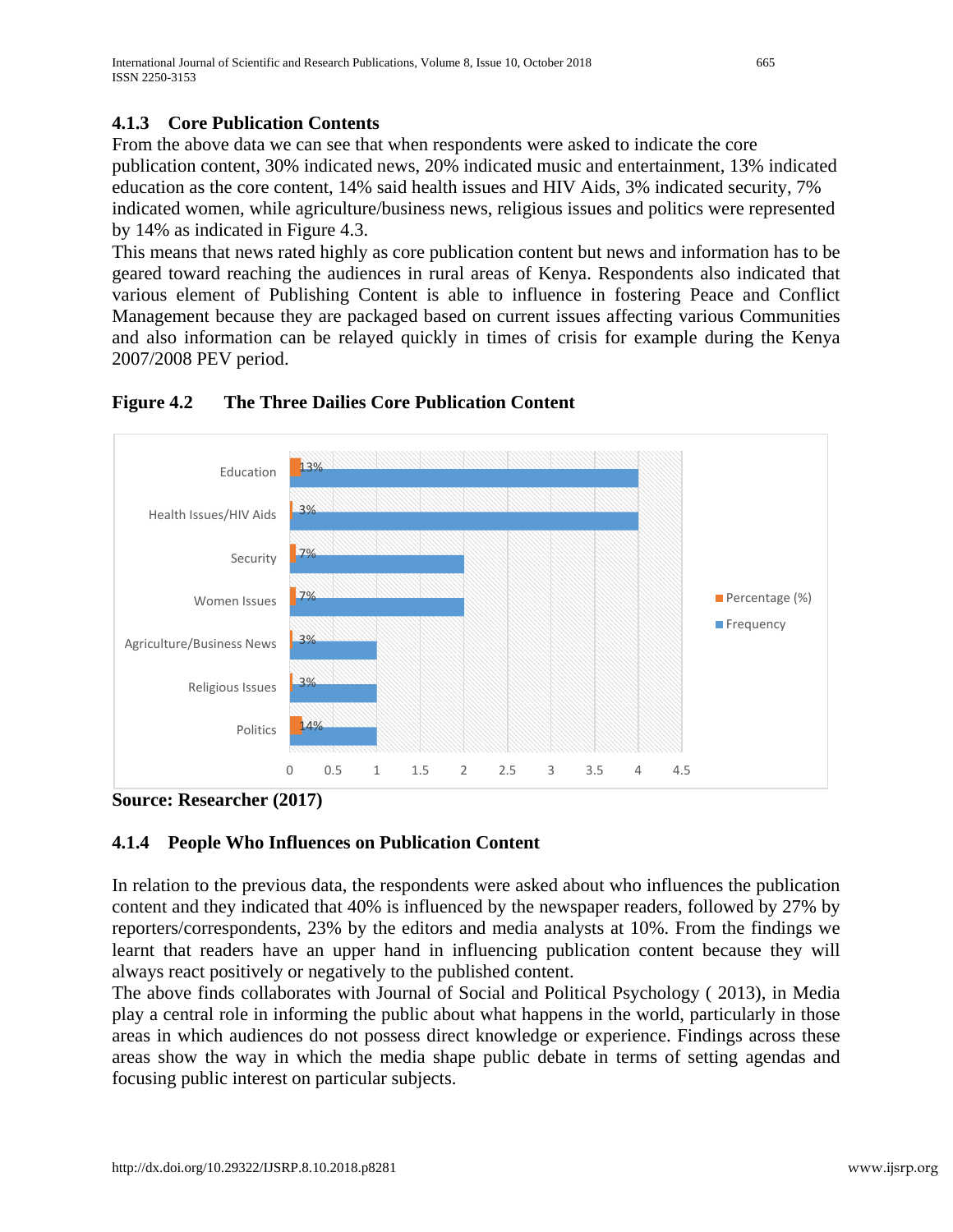For example, in our work on disability we showed the relationship between negative media coverage of people on disability benefit and a hardening of attitudes towards them. Further, the media also severely limit the information with which audiences understand these issues and that alternative solutions to political problems are effectively removed from public debate. The media has the biggest influence on public opinion, especially on topics that the public has insufficient information. Reporter in the media industry, they are mostly diligent people who go an extra mile to get the true story. Their main goal is to inform the public so that people can make their own decision.

Media is the most powerful tool for the formation of Public opinion in contemporary times. It is the Television, the press, the radio and the Internet. (Films, magazines, posters, studies, reports, theater, art, dance, public speeches, hearings) Talking about the media is like talking about a mission. A source of information and education that will shape the daily choices in people's life. We can therefore conclude that after Media sets the agenda to the public, the public reacts to the information given and so they readers have an upper hand of what information they desire to receive from the Media.



**Figure: 4.3 The People Who Influences on Publication Content**

**Source: Researcher (2017)**

# **4.1.5 Influence of the Three Dailies**

In one of the first calls for reconciliation and negotiation, an editor asked Kibaki and Raila: 'How many more must die, how much more must be destroyed before you come to your senses?' (*Daily Nation,* January 3,2008). This portrayed a media that demonstrated social responsibility by directly questioning the moral probity of the leading antagonists. It followed the realization that the media could not simply remain objective and highlight the conflict without contributing to attempts at resolving it. Consequently, media owners, in conjunction with the Concerned Citizens for Peace, changed tack and began a programme of peace education. This demonstrated a humane and patriotic, as opposed to an objective but aloof, media. They realized that focusing on the blame game in the face of a humanitarian catastrophe could only promote hatred and vengeance and prolong the conflict.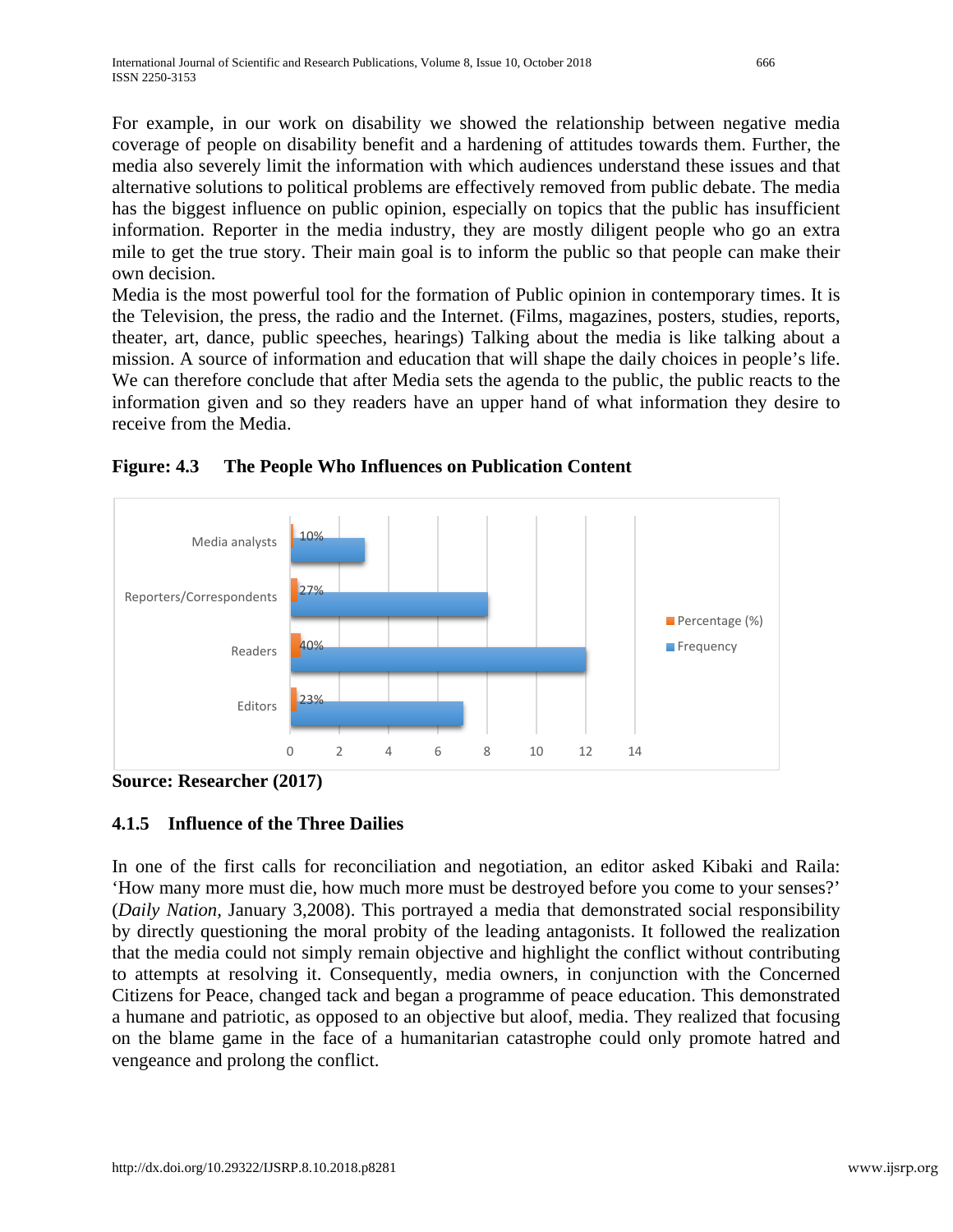As the KNDRT team got to work, the press portrayed the peace and reconciliation process as very delicate by propagating phrases like 'the stakes are high', 'the world is watching', and that it was 'a race against time' (*Sunday Standard*, February 3, 2008).

As the respondent said;

*The government must have found itself between a rock and a hard place. Besides, over the years, successive opinion polls have proved that Kenyans esteem the media as the most reliable institution. It was therefore no surprise when the public took sides and support the media in this government and media row.*

Such phrases put all observer son tenterhooks, besides putting pressure on the negotiators to find a quick fix to peace. Such ultimatums could have led to the subsequent shaky peace deal that later spawned new conflicts over power sharing. The gesture of peace and reconciliation imminent in the handshake by Kibaki and Raila on February 1, 2008 was expected to neutralize the preceding period of fierce media and public outrage over how the government had failed to manage the conflict. It is in this second phase of media coverage of the post-election violence that we see the media tone down its language that seemed to escalate the violence, and focus more on communicating messages that sought to promote reconciliation and peace.

Of interest is how the media articulated their role in the post-conflict setting. A report in the *Sunday Standard* highlighted the fact that the media were required to show leadership in areas of dialogue, national cohesion and reconciliation (Okello 2009). Bratic (2005) argues that in order to work for the public good, the media should convey messages in forms that contribute to the formation of positive attitudes and opinions and to the increase of knowledge and awareness. He concludes that the journalistic agenda of social responsibility could facilitate the agenda of peace building. The media in Kenya has on various occasions indulged directly in national crises by creating public sentiment.

For instance, the Daily Nation of January 3, 2008 addressed Kibaki and Raila in an editorial and told them that: 'the earnest cry of all Kenyans is: step back from the brink'. In another report, The Standard incited the public sentiment by telling Kenyans to shun politicians who would flee the country by plane if a full-scale war broke out. Therefore, in times of public repression, the media reflects public sentiment by being the mouthpiece of the masses. However, in times of normalcy, the media can whip up emotions by their reports of investigative journalists. Bratic (2005) opines that, since the need for information is increased by uncertainty in conflict situations, the power of the media as the main agenda setter increases, in part due to its power to summarize overarching developments in the conflict. The media should be arbiters in conflict rather than catalysts. Tehranian (1993) envisages that new cultural forces, including responsible mass media, peace discourse and peace journalism, are essential for achieving a transition to a peace culture. Similarly, Bratic (2005) suggests that the media should represent all sides and opinions in a conflict and post-conflict situation since this promotes the potential for reconciliation and acceptance of a diversity of ideas.

Table 4.4 below shows the summary of the leading dailies in Kenya and their level of influence to the public depending on their level of circulation and the confidence they portly to the public in terms of giving authoritative information.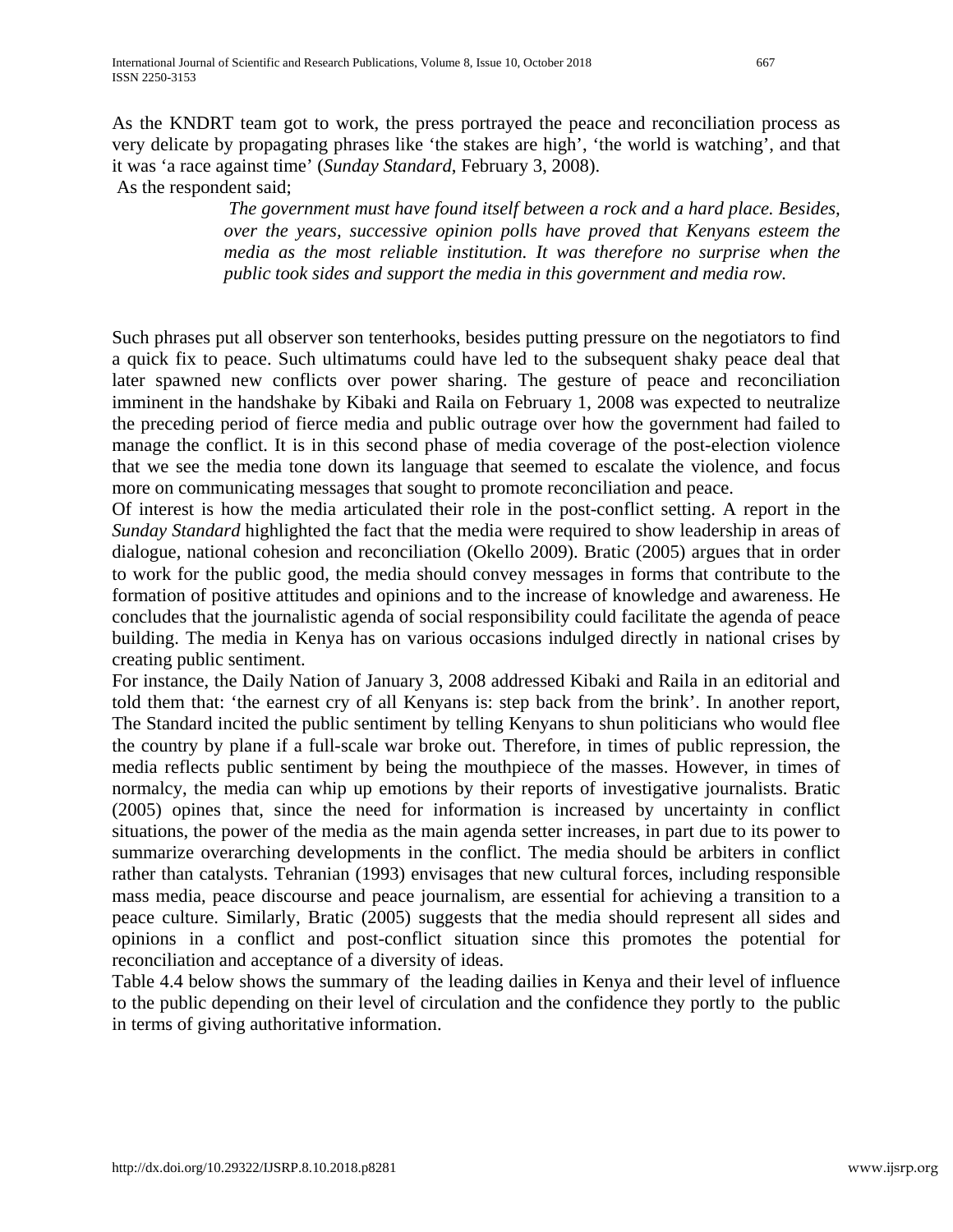| <b>Print Media</b>        | <b>Frequency</b> | Percentage% |
|---------------------------|------------------|-------------|
| The Daily Nation          | 14               | 46%         |
| People Daily              | 3                | 10%         |
| The East African Standard | 13               | 44%         |
| Total                     | 30               | 100%        |

**Table: 4.2 Influence of the Three Dailies** 

**Source: Researcher (2017)**

## **4.1.6 Influence of Newspapers Pictorial Peace Messages**

This study analyzed the content of three leading Nairobi dailies during the Kenya 2007/2008 PEV. The analysis intended to track how each daily newspaper reported Kenya 2007/2008 PEV using Pictorial Peace Messages and whether they showed credible interest in the principles of Peace Journalism. A picture is worth a thousand words" It refers to the notion that a complex idea can be conveyed with just a single still image or that an image of a subject conveys its meaning or essence more effectively than a description does.

> *Respondents from the 3 dailies agreed that the use of Peace photos in cooperation with a Newspaper joint-headline " Save Our Beloved Country" by the Print Media was a great breakthrough for much coveted peace during the Kenya 2007/2008 PEV, (Interview,15.01.2017).*

For example as shown in plate 4.1. and plate 4.2. Following live broadcast of the photograph of the two rival political leaders shaking hands in agreement following mediation, violence halted. The media showcased this photograph on all television stations in real time in an effort to stop the violence; and it worked (Mbeke, 2009).

## **Plate 4.1 Photo of Newspaper Joint-Headline " Save Our Beloved Country"**

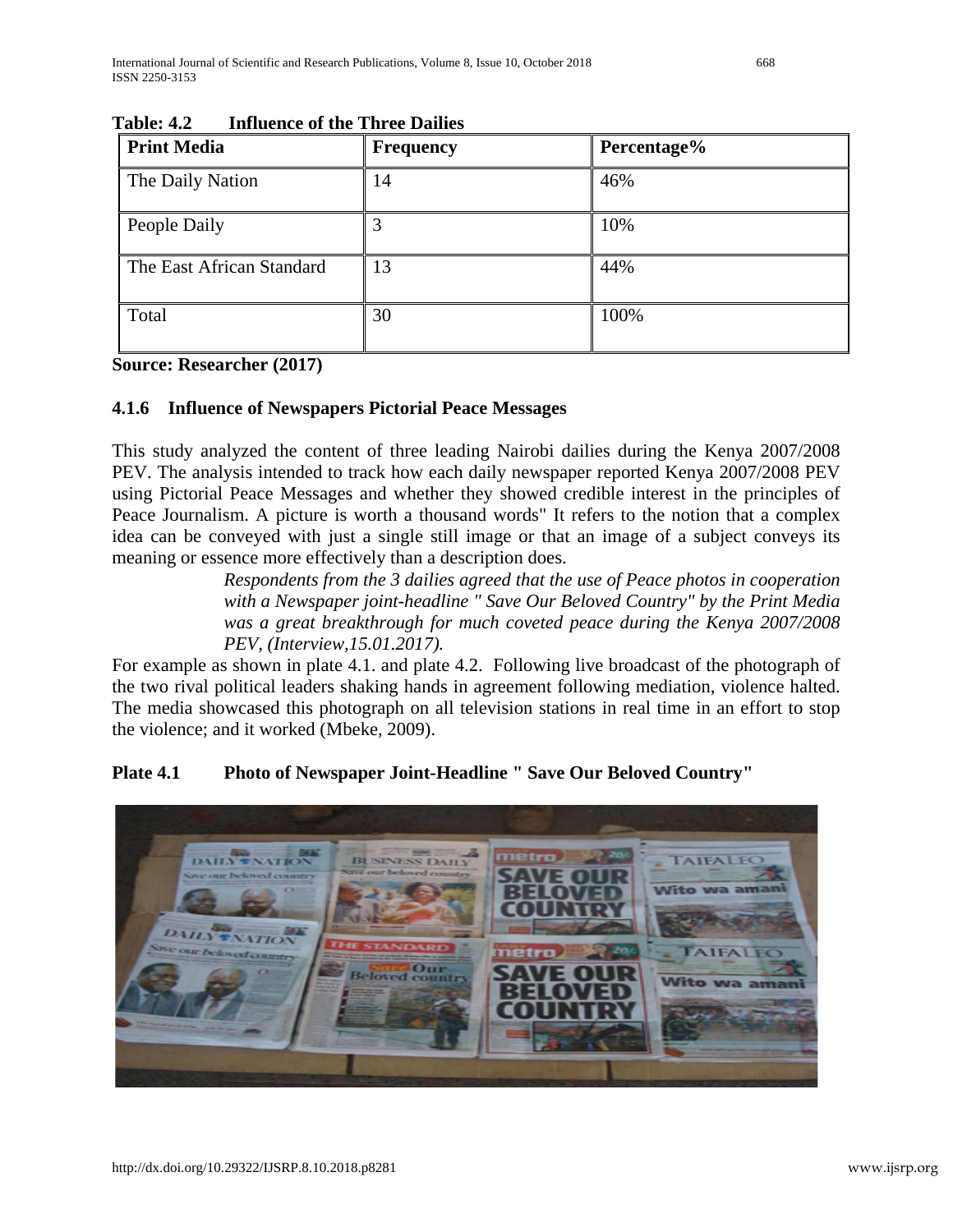#### **Source: https://www.theguardian.com/journalismcompetition/making-peace-notwar**

#### **Plate 4.2 This man holding a newspaper urges Kenyans to "Save our beloved country".**



**Source: https://www.theguardian.com/journalismcompetition/making-peace-not-war**

## **4.2 Broadcast Media Peace Interventions Programs**

Literature review and findings from interviews revealed that, the media and especially Broadcast Media, have a moral responsibility to report in a manner that does not champion warfare, but promotes peace. The Kenyan public trusts the media as custodians of truth and sincere advocates of positive change. Media is still looked upon as a credible source of information. The above findings are consistent with Galadima (2010), who inputs that the television media have important roles to play in braking down the stereotypes, misconceptions and misinterpretations that lead to community conflicts. Broadcasters who report on conflict situation must see themselves first and foremost as conflict interveners, they must cultivate the attitude of reporting what can unite rather than divide the people. Today, many people wake up to clock radios, drive to their work listening to car radios, and also spend some of their leisure time hearing their favorite radio programs. Tett (2010) avers that Community radio plays a vital role in building vibrant communities, in mobilizing groups to action by informing and empowering citizens, in giving voice to the marginalized groups of Society, and in bringing community needs to the attention of local and even national governments.

#### **4.2.1 Broadcast Media Audience**

The 30% (200) of the Middle Level Management staff (Directors, Managers, Producers, Investigators, Editors and Media Analysists), interviewed had this to say;

> *The Kenyan media has evolved over years. In the 1930"s till the mid 1990"s (which saw the rise of multiparty system) the ruling political party KANU suppressed the media. The era after this, that gave room for saw the rise and sudden expansion and suppression of the media especially through torture, imprisonments, and threats to the media that aimed to suppress it. Self-censorship was therefore entrenched into the media fraternity for fear of falling on the wrong books of the state,(Interview,15.01.2017).*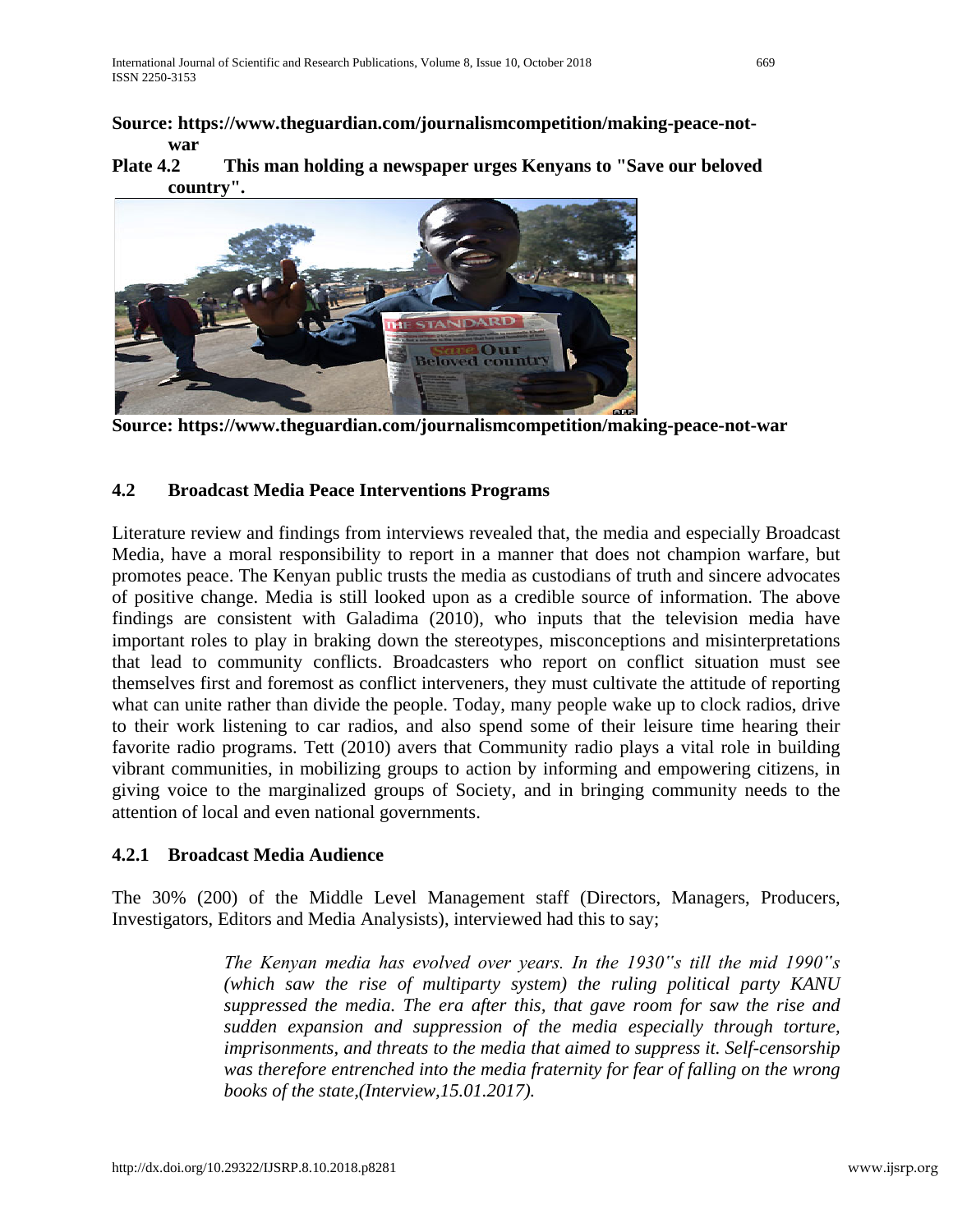*When the Kenya became a democratic state and the ruling party since independence was defeated in the 2002 election. Press freedom was full actualized in 2002 when NARCK party took power and preached press freedom which gave way to cropping up of new radio and TV stations, issuance of more licenses, and expansion of frequencies. This move was a positive one but also had a negative move whose fruits were reaped in after the 2007 elections,(Interview,15.01.2017).*

| <b>Response rate</b> | <b>Frequency</b> | Percentage $(\% )$ |
|----------------------|------------------|--------------------|
| Ghetto FM            | 12               | 40%                |
| Pamoja FM            | 15               | 50%                |
| <b>KBC Tv</b>        |                  | 10%                |
| <b>Totals</b>        | 30               | 100%               |

## **Table 4.3 Broadcast Media Audience**

**Source: Researcher (2017)**

#### **4.2.2 Period of Broadcasting**

*Ghetto FM has been in existence for 10 years, Pamoja FM has been in existence for 10 years while KBC TV has been in existence since independence. In 1964, when Kenya became an independent country, the corporation's name was changed to Voice of Kenya. In 1989, the Kenyan parliament reverted the corporation's name from Voice of Kenya to Kenya Broadcasting Corporation,(Interview,15.01.2017).* 

These findings collaborate which Forges who implies that Community Radio FMs have been existence in quite good number of years but their influence has not been realized in Kenya vis-àvis their influence in fostering Peace and Conflict Management in Kenya.

Also from the findings it's clear that the 2 FM Radio stations existed before and after PEV.

The study finding reveals that radio is the main source of disseminating conflict information in Kenya. This is due to their ability to reach even the most remote corners of state, inexpensive broadcasting and cheap to acquire as compared to other mass media, thus eliminating the barrier of illiteracy to spreading news, information or propaganda.

With an exceptionally high illiteracy rate, especially in rural areas, respondents<sup>"</sup> attitudes are influenced by the radio broadcasts appealing to them on the basis of their ethnic identities. These findings collaborate with the findings of the study by Forges (1999).

Forges (1999) study titled "Call to Genocide" showed that a large number of Rwandans could not read or write and, as a result radio was an important way for both the government and the rebels to deliver messages to the population. In addition, Bonior et al (1984) findings on the role of media in Vietnam War shows that roughly 50 million in the US watched television news each night and read newspapers on Vietnam War.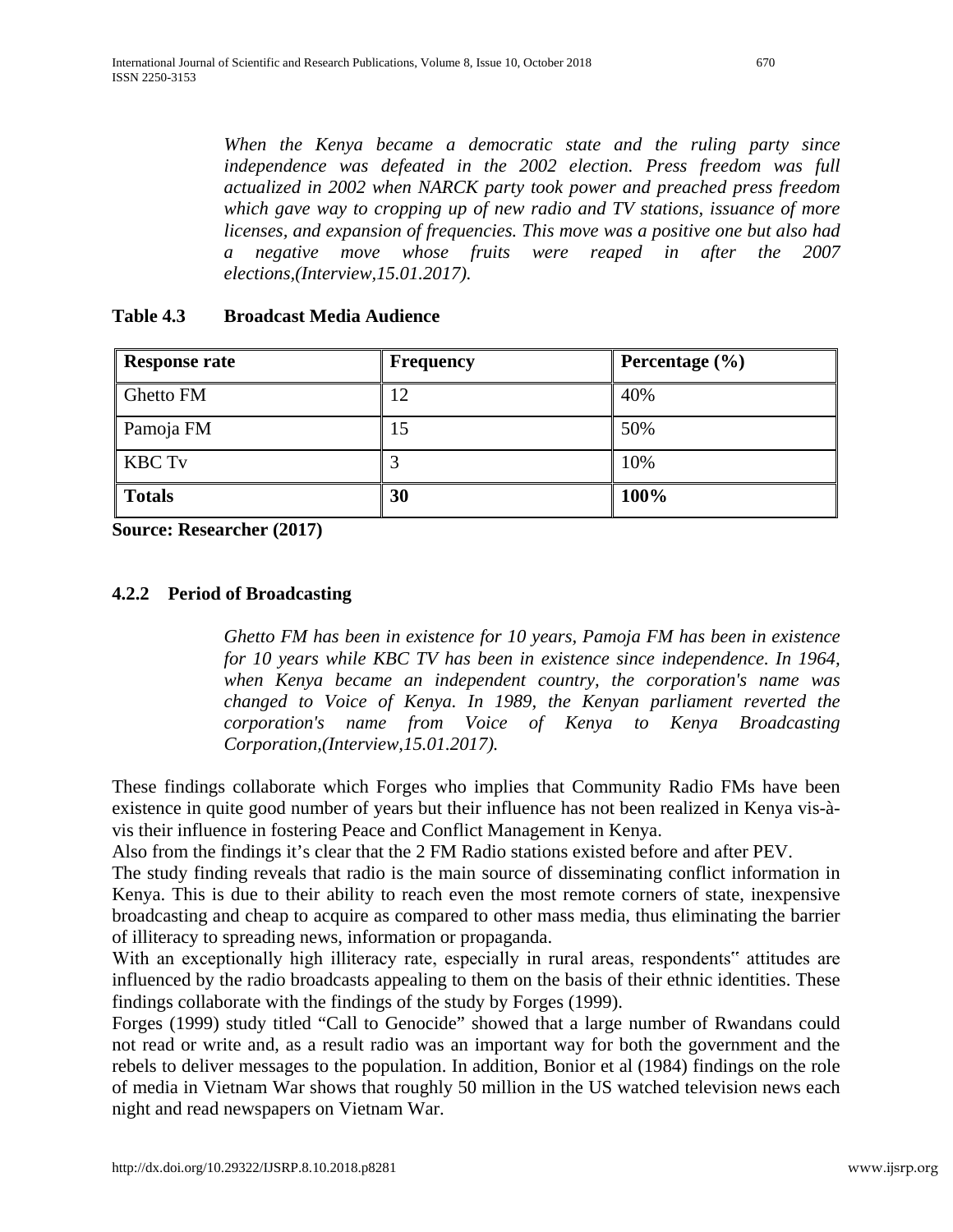These findings are contrary to Kenyan situation where preferred media is radio. This can be explained by the fact that radios are cheaper and portable compared to televisions. Equally, batteries, which are used to power radios, are readily available in shops and are relatively cheap and affordable compared to electricity and solar power which is expensive. Figure 4.2 represents in summary the period of broadcasting of the three Broadcast Media under study.



## **Figure 4.4 Period of Broadcasting**

**Source: Researcher (2017)**

# **4.2.3 Core Programming Content**

From the findings from the 30% (200) of the Middle Level Management staff (Directors, Managers, Producers, Investigators, Editors and Media Analysists), revealed the following about the core programming content. 30% indicated news, 20% indicated music and entertainment, 13% indicated education as the core content, 14% said health issues and HIV Aids, 7% indicated security, 7% indicated women, while agriculture, religious issues and politics were represented by 3 % as indicated in Figure 4.4 below.

> *Various element of Programming Content is able to influence in fostering Peace and Conflict Management through objective reporting because they are packaged based on current issues of community and also information can be relayed quickly in times of crisis for example during the Kenya PEV period*, *(Interview,15.01.2017).*

The above findings are consistent with Spitlunik (1996), who argues that radio today achieves what newspapers did in the colonial world. Drawing on Benedict Anderson's (1983) concept of "imagined communities", she writes that it creates a shared cognitive space, a community of listeners who incorporate its linguistic elements into their everyday lives in both the conscious and unconscious ways.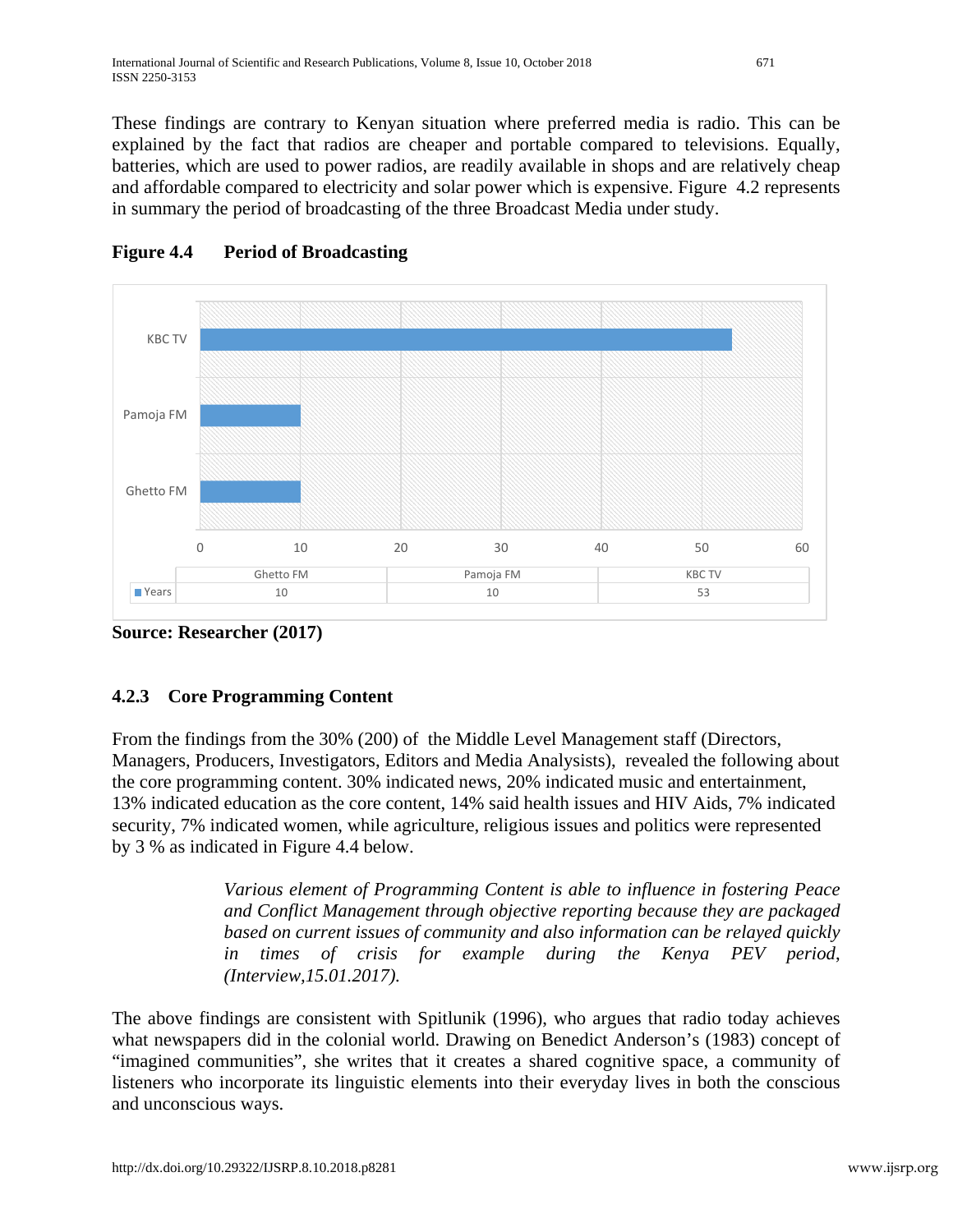Radio in Kenya is the simplest yet, significant medium among audiences, its casual approach and conversational style has created "celebrity status" for announcers. The news writer frames ideas and opinions by means of information selection and dissemination to audiences. News reports can therefore offer a broad picture of social reality and promote social solidarity by reinforcing national identity and shared beliefs through language choices.

Today, many people wake up to clock radios, drive to their work listening to car radios especially to listen to the news and also spend some of their leisure time hearing their favorite radio programs. Without the Community Radio and also TV sets, most people would know little of events beyond their immediate neighborhood, (Dunaway, (2002). Alumuku (2006) adds that Radio Broadcasting is a voice, a resource and a tool for communities to work together towards development. Dunaway, (2002) stresses on the idea that, community radio aims to serve particular community with information, education and entertainment.



**Figure 4.5 Core Programming Content**

**Source: Researcher (2017)**

## **4.2.4 People Who Influence on Programming Content**

Studying parts of the statistics related to who influences the programming content and they indicated that 40% is influenced by the listeners, 27% by the presenters, 23% by the producers and volunteers 10%. These were findings from The 30% (200) of the Middle Level Management staff (Directors, Managers, Producers, Investigators, Editors and Media Analysists) who were interviewed as indicated in Table 4.4.

> *A Media Producer affirms that listeners have an upper hand in influencing programming content because they are able to give feedback what they were to be aired through Radio/TV Talk shows/In-call Programs and music entertainment requests,(Interview,15.01.2017).*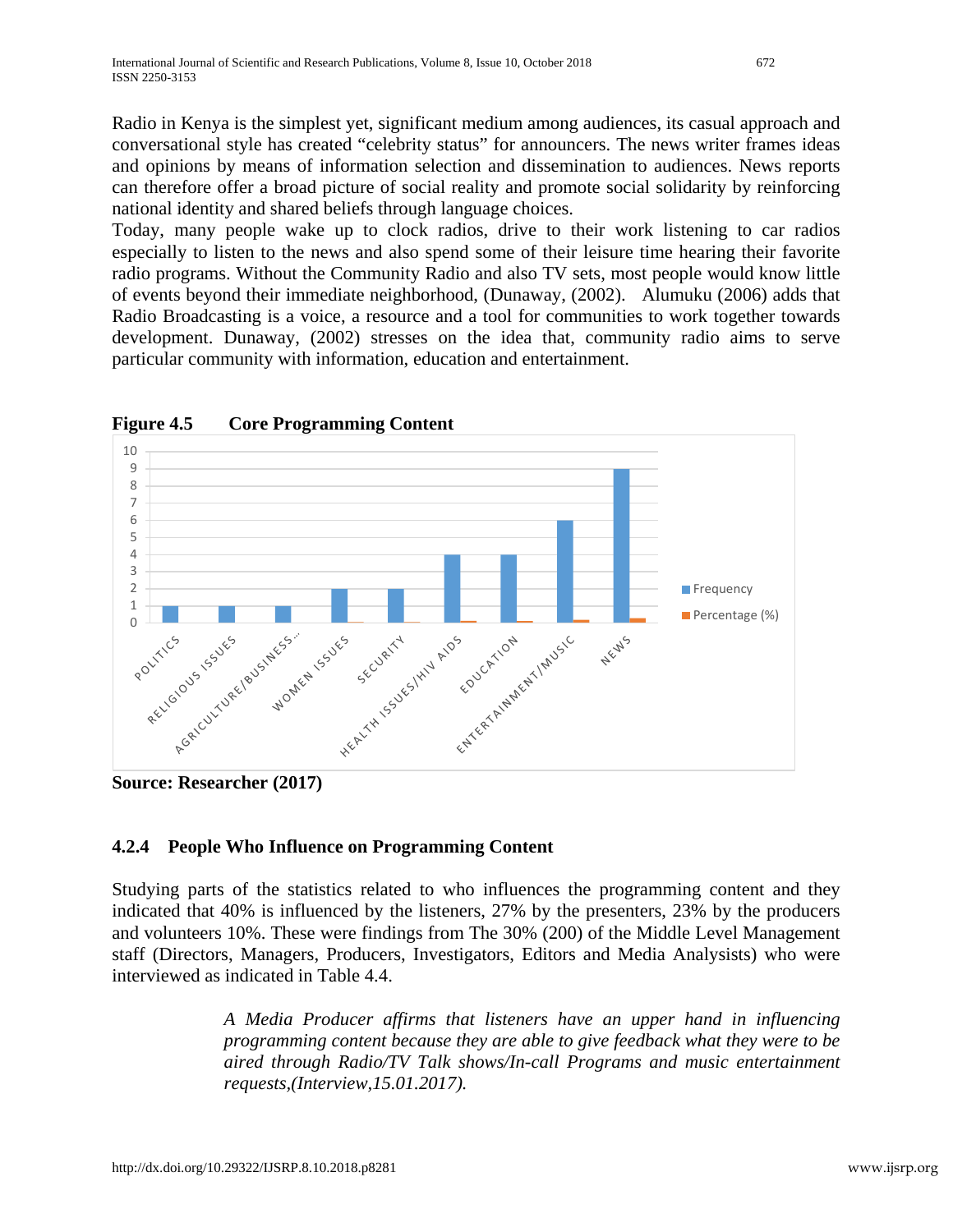In situations of political uncertainty, the mass media are said to play a crucial role in the construction, articulation and reflection of reality where public opinion tends to become more media dependent (De Fleur and Ball- Rokeach, 1989).

In the Kenyan case, the media determined the mood of the nation by running headlines that held readers on tenterhooks. The literature review here collaborates with the above finding in that listeners have an upper hand in influencing programming content of the Broadcast Media. as indicated in Table 4.5 below.

| <b>Response rate</b> | <b>Frequency</b> | Percentage $(\% )$ |
|----------------------|------------------|--------------------|
| Producers            |                  | 23%                |
| Listeners            | 12               | 40%                |
| Presenters           | Λ                | 27%                |
| Volunteers           |                  | 10%                |
| <b>Totals</b>        | 30               | 100%               |

**Table: 4.4 People Who Influence on Programming Content**

**Source: Researcher (2017)**

## **4.2.5 Broadcast Media Peace Intervention Projects**

The question sought to know whether Media stations organize community peace projects that influence your audience in living together, working together, conflicts/animosity reduction, sharing of information, during and after Kenya 2007/2008 PEV of which 80% indicated yes while the remaining 20% indicated No as indicated by Table 4.6, information derived from questionnaires given to the 30% (200) of the Middle Level Management staff (Directors, Managers, Producers, Investigators, Editors and Media Analysists).

The findings are In the last six decades, the influence of the Media in the global arena has increasingly been recognized, especially its power to either exacerbate or contain potential conflicts. The number of conflicts, however, that gets international attention is small. U.N (2005).

According to Westphal (2004), the Media have the power to defuse tensions before they even reach a critical point. By supplying credible information and reaching a large audience, the media help in managing conflicts and promote democratic principles. The above findings are consistent with various scholars below who have written widely on various Media intervention initiatives and projects in peace building. It is well known that the media set agendas McCombs, Shaw & Weaver 1997; Graber (2000), and use values such as prominence (journalists quoting renowned public figures when reporting news stories) to satisfy the interests of the public. Media can play a role in all of these categories. In fact, the United Nations classified the development of local media as a 'cross-cutting' peace-building concern, 'transcending' all types of activities (United Nations, 1996).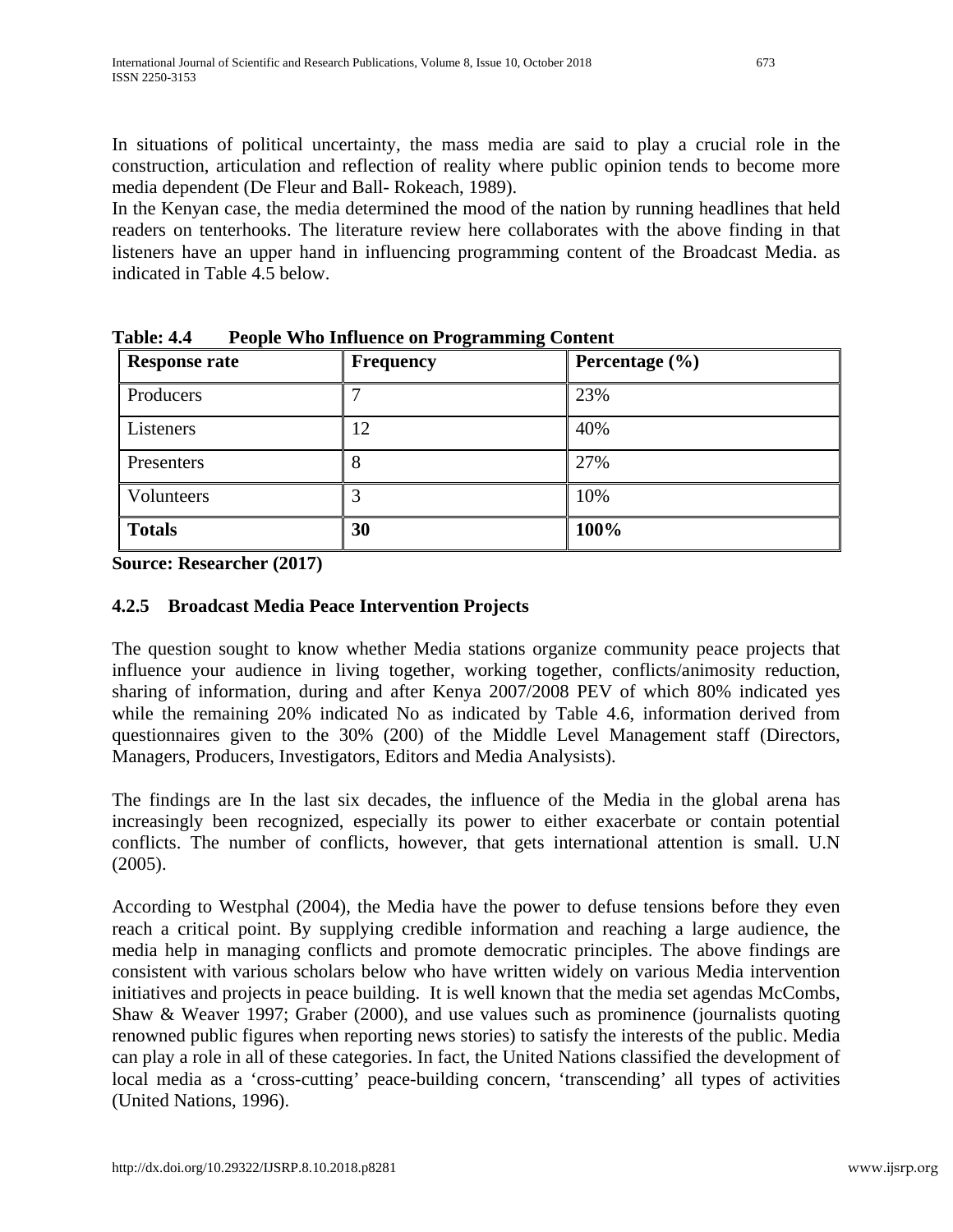In Africa, there are positive examples where the Media has been useful in peace initiatives, albeit when violent conflicts have ended. Since 2002, Mega FM has promoted peace in Northern Uganda through encouraging dialogue between the Lord Resistance's Army (LRA) factions, government and civil society as a good step towards peace, (Oriarie 2009). Earlier on in 1995, Burundi's Search for Common Ground (SCG) initiative launched radio Ijambo ("wise words" in Kirundi) in the months ending the genocide in neighboring Rwanda, Gardner (2001). Search for Common Ground (SFCG), a US based NGO dealing with conflict resolution, launched Studio Ijambo at the height of ethnic and political violence in Burundi and neighboring Rwanda. The studio was established with the intention of promoting reconciliation, understanding and foster nonviolent conflict resolution, (SFCG 2004).

Since its inception, Studio Ijambo has had a significant positive impact in mitigating conflict by catching and holding the attention of the majority of the radio-listening population. It employed an ethnically balanced team of journalists to produce high-quality radio programs that promoted reconciliation, dialogue, and collaboration, in addition to its credible, unbiased programming which included news, special features, round-table discussions, telephone call-ins, music, and highly popular soap-opera series (Slachmuijlder2005). In addition to providing quality standards for broadcasters and producers, Studio Ijambo also played a central role in the capacity building of radio professionals through training SFCG (2004). In February 2002, MONUC (the United Nations Mission in the Democratic Republic of Congo) and Hirondelle Foundation, a Swiss NGO, set up Radio Okapi as a means of promoting peace and reconciliation in DR Congo.

Since its inception, Radio Okapi has enlightened listeners on the peace process its successes, failures and hopes. The Hirondelle Foundation20 established radio Agatashya (little swallow), in Kinyarwanda to secure peace and dialogue among Rwandans coming from the genocide scourge, Dahinden (2007). Open Broadcast Network (OBN), a media network established in Bosnia two decades ago, is one of the most ambitious and earliest intentional Media attempts to reduce violent conflict. To this day, it remains the only television network established to promote peace and reconciliation. OBN was a product of the Dayton Peace Agreement reached in 1995, when the Serbs, Croats and Bosnians came under pressure to end their three-year-long violent conflict.

As a result, the new national television network Open Broadcast Network, (OBN) was launched in 1996 (Sadkovich (1998). Since then, OBN has promoted peace journalism by focusing on the efforts of community leaders to promote peace during violence. The programmes provided practical advice about reconciliation and repatriation, Sadkovich, (ibid). Media aided pacification, though from diverse motives. During the 2007/8 Kenyan PEV, the media played a significant role. There are many positive roles that the media played i.e. the role in the efforts to promote peace, stability and democracy, at the same time there are many negatives roles that that the media played i.e. that propelled the eruption of the PEV (Plaisance 2005). The media served as voice for those who could not be heard in the society. These was particularly true with the local language radio stations where they provided platforms where the listeners could call in and air their grievances allowing the message to be received by the targeted local and international authorities whilst protecting those who people at the grass-root level (Ogola, 2011).

The Kenyan media abandoned the notion of commercializing news content for the sake of profits, avoided naming either the victims or the perpetrators of the violence, employed investigative/critical journalism and chose to preach peace. This was a positive move, which was later to help reunify Kenya. This conduct demonstrates the maturity of the media and further proves that the Kenyan media uphold and respect their role in Kenyan society.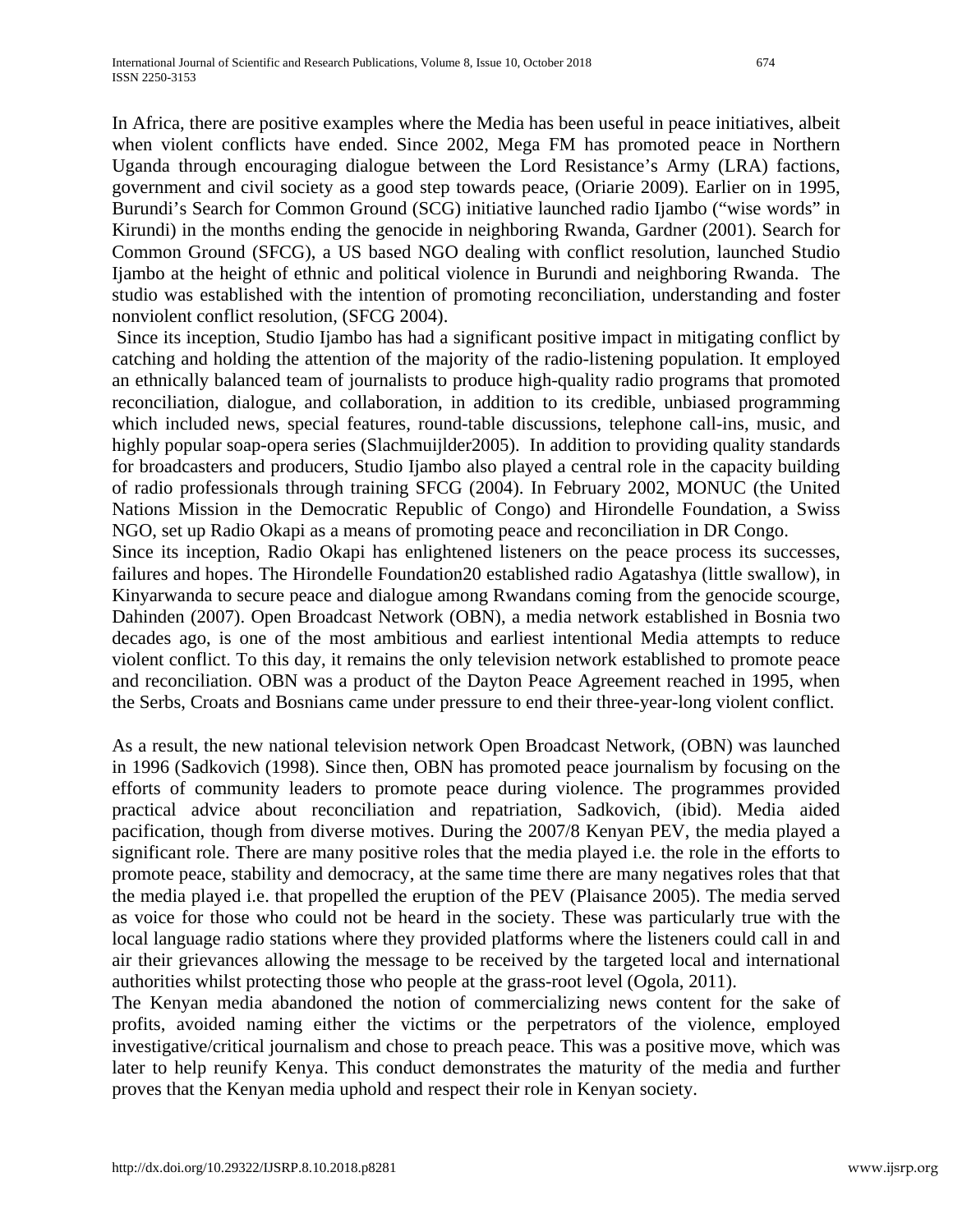In this case, the Kenyan media seem to have understood that the right to peace outweighed the right of Kenyans to know (freedom to receive information) which tribe was killing which and in what manner; information that would only have aggravated the situation.

| Response       | <b>Frequency</b> | <b>Percentages</b> |
|----------------|------------------|--------------------|
| Yes            | 24               | 80%                |
| N <sub>o</sub> |                  | 20%                |
| <b>Total</b>   | 30               | 100%               |

## **Table 4.5 Broadcast Media Peace Intervention Projects**

**Source: Researcher (2017)**

## **4.2.6 Forms of Broadcast Media Peace intervention Projects Influencing Peace**

In relation to forms of Broadcast Media peace intervention projects influencing peace, the respondents from the 30% (200) of the Middle Level Management staff were asked which were some of these community TV/Radio Peace projects which influences audiences in living together, working together, conflicts/animosity reduction, sharing of information.

23% indicated TV/Radio Talk shows/in-call Programs, 50% indicated Peaceful Demonstration/Peace Caravans, 17% indicated Peace Sports/Tournaments and finally 10% indicated Donations as the key Community Radio Peace projects which were organized geared toward Peace process during Kenya 2007/2008 PEV and even after as represented by Figure 4.6. While some sections of the media, particularly ethnic language radio stations allegedly disseminated ethnic centered information, some media houses bridged gaps between warring ethnic groups. These findings collaborate with the findings from various scholars in the literature review. For instance, independent radio and television used interactive shows to engage audiences in peace dialogue, Klopp, Githinji and Keffa (2008).

Pamoja FM, located in Kibera slum one of the main centers of the post-election unrest in Nairobi played an especially courageous role. Pamoja FM insisted on providing a voice for different communities and worked to calm conflict. Through talk show tried to reach across ethnic barriers, and were actively curtailing calls that seem to be engaging in ethnic stereotypes and were calling for reconciliation. Over the past six years the radio station has campaigned tirelessly to "promote peace and stability in Kibera, Bwire (2013).

> *In Kibera minutes before the attack of Kikuyu and Kambas, Pamoja FM radio decided to call some of the Kikuyu, Kamba and Luo elders to the studio to discuss the implications of the rumour about the attack and they allowed the callers to call in and ask questions. People listened to the elders. They also played powerful music and the patriotic songs were helpful. The decision to spend an entire day talking about peace was very powerful,*(Interview,15.01.2017).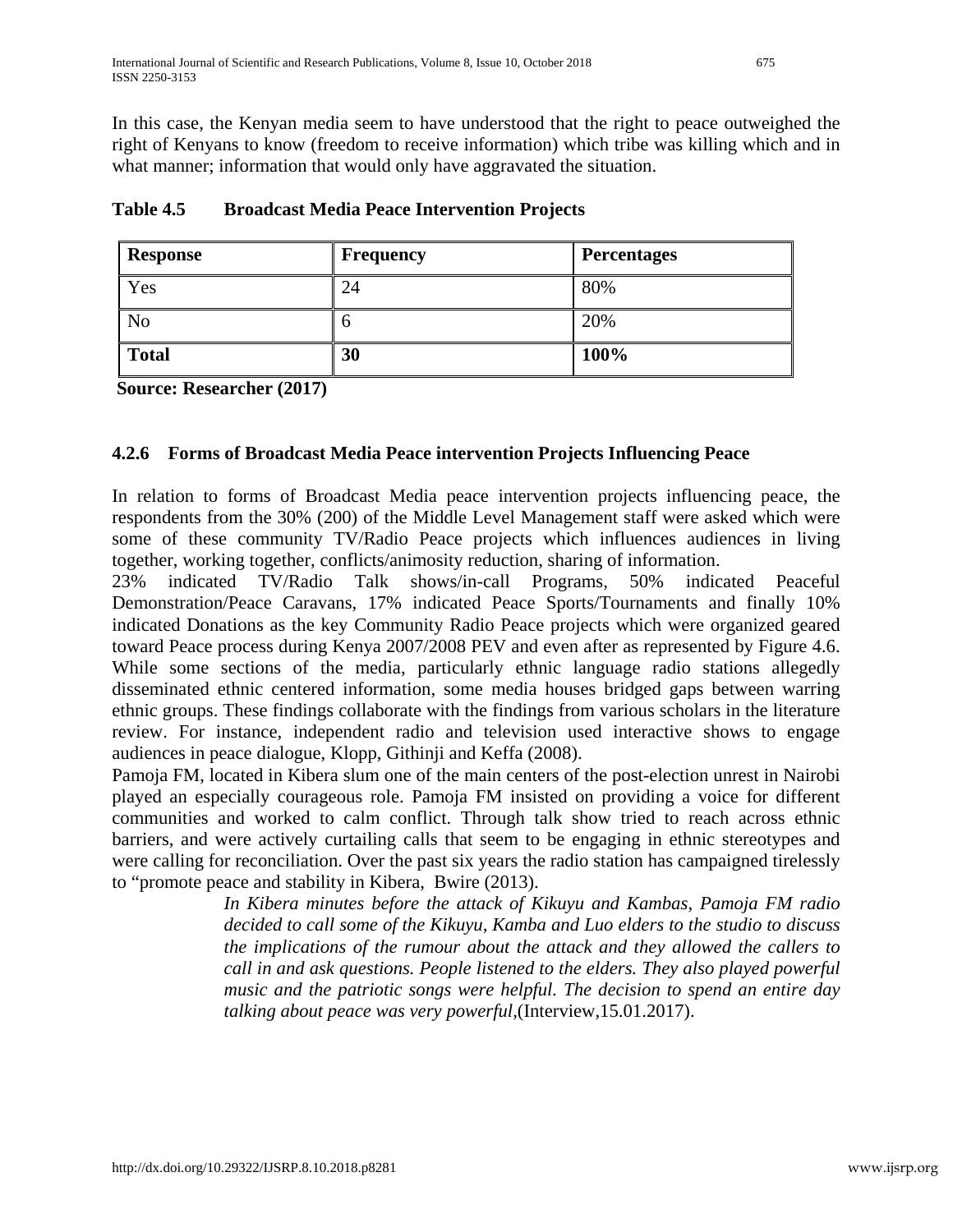*Ghetto FM located in Pumwani is another example. The station prides itself as, Kenya's politically-neutral station at election time (2013). During the recent (2013) Kenya's election they continuously relayed this message that, "As a nation still trying to achieve national cohesion and integration, the 43rd tribe that is represented by Ghetto Radio is definitely what the Kenya needs in order to live as one, (Interview,15.01.2017).*

Another example would be Kenya Musicians. There are several cases that were present in the Kenyan situation; first, famous Kenyan musicians from all tribes came together and released a peace song that was aired several times a day by the mainstream media houses (Shitemi, et. al, 2013). Media continued to play the peace building role many months following the reconciliation of Mwai Kibaki and Raila Odinga. There were peaceful songs played over radio stations, there were peace caravans in different corners of the country and other media events such as concerts and open forums that provided Kenyans at the grassroots to air their grievances (Shitemi, *et.* al, 2013).

In addition, mainstream media houses got involved in settling the IDPs. The media also called out to the Kenyan public to donate what they have to help settle the IDPs in camps (Standard 13, 2013). During this time, Kenyans united and gave selflessly towards this plight. The media collaborated with big companies and institutions in the plight to settle the IDPs (Munyua, 2011). Secondly, there were peace caravans by the government in conjunction with private organizations that toured around the country preaching peace (Ibid). Thirdly, the main mobile service providers began sending texts with peace messages through their Short Message Media houses Mobile peace caravans, Kikuyu Elders, Kamba Elders and Luo Elders Radio Talk Programs interventions, Female journalists White Ribbon Peace Campaign, handbills and Tshirts with peace and reconciliation messages which were very effective in quenching the PEV.

The Swedish Embassy called senior women editors of the papers and encouraged them to report the voices of women and the impact of violence to ordinary people. Get the message out that 'Enough is enough!' and get ordinary women to speak on how they have suffered and how peace was paramount.

The impact was immense and it was called the "White Ribbon Peace Campaign. They also distributed handbills and T-shirts with peace and reconciliation messages (Bwire, 2013). The Media played its role to bring down the tensions when Media owners resolved to give a common voice. They agreed to find a common approach, common headlines, common DVDs being distributed to all Media houses that each Media house in a collective way was able to help bring down the passions. The Media finally stopped airing politicians, stopped inviting analysts, stopped talk shows for a while.

Things changed a lot when NGOs came in and set up Media programs that promoted peace. The Media especially the Broadcast Media aided greatly to bring back sanity back during 2007/08 PEV in Kenya.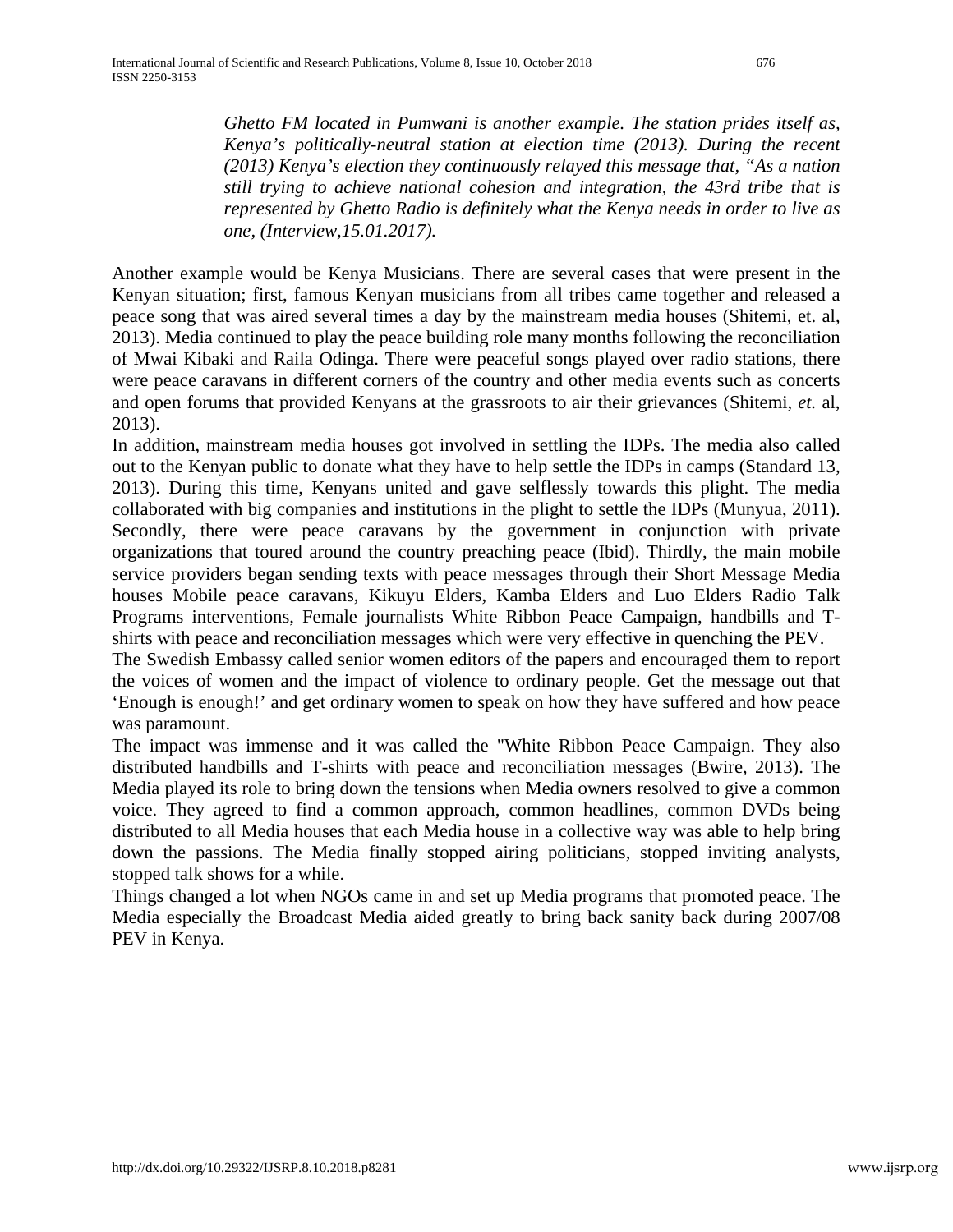

**Figure 4.6 Forms of Broadcast Media Peace Intervention Projects**

**Source: Researcher (2017)**

## **4.2.7 Extent of influence of Broadcast Media Peace intervention Projects**

From the literature review, Walters et al. (2011) claims that effective radio activities can make a significant change in a community's life. Through the activities of Community Radio, the people are encouraged to peacefully coexist at the family and community levels. The researcher agrees with the author because from the findings is that all the Community Projects organized by these Stations focuses towards peace building. When the respondents were asked to give their personal view on to what extent does these community projects influence their audience in living together, working together, conflicts/animosity reduction, sharing of information, job creation. The influence is that 67% indicated to a large extent, 20% moderate, 3% less extent and 10% indicated not all.

From questionnaires and interviews indicators of this influence is that 67% indicated that to a large extent projects Radio Talk shows/In-call Programs, Peaceful Demonstration/Peace Adverts, Peace Sports/Tournaments and Donations as the key Community Radio Peace projects which were organized geared toward Peace process during Kenya 2007/2008 PEV and even after. On the other extreme end 3% felt that influence of these peace interventions Projects is less extent by these Broadcast Media, as indicated in Table 4.7.

These findings are consistent with a scholar Loretta Hieber who points out in her article **Media as Intervention,** Media played a great deal in peace making in Kenya 2007/2008 PEV. For example, creation of programming for mass consumption inform of content stories, television and radio programs, songs, whereby the programs contained educating information on nonviolent modes of conflict resolution (Hieber 2002).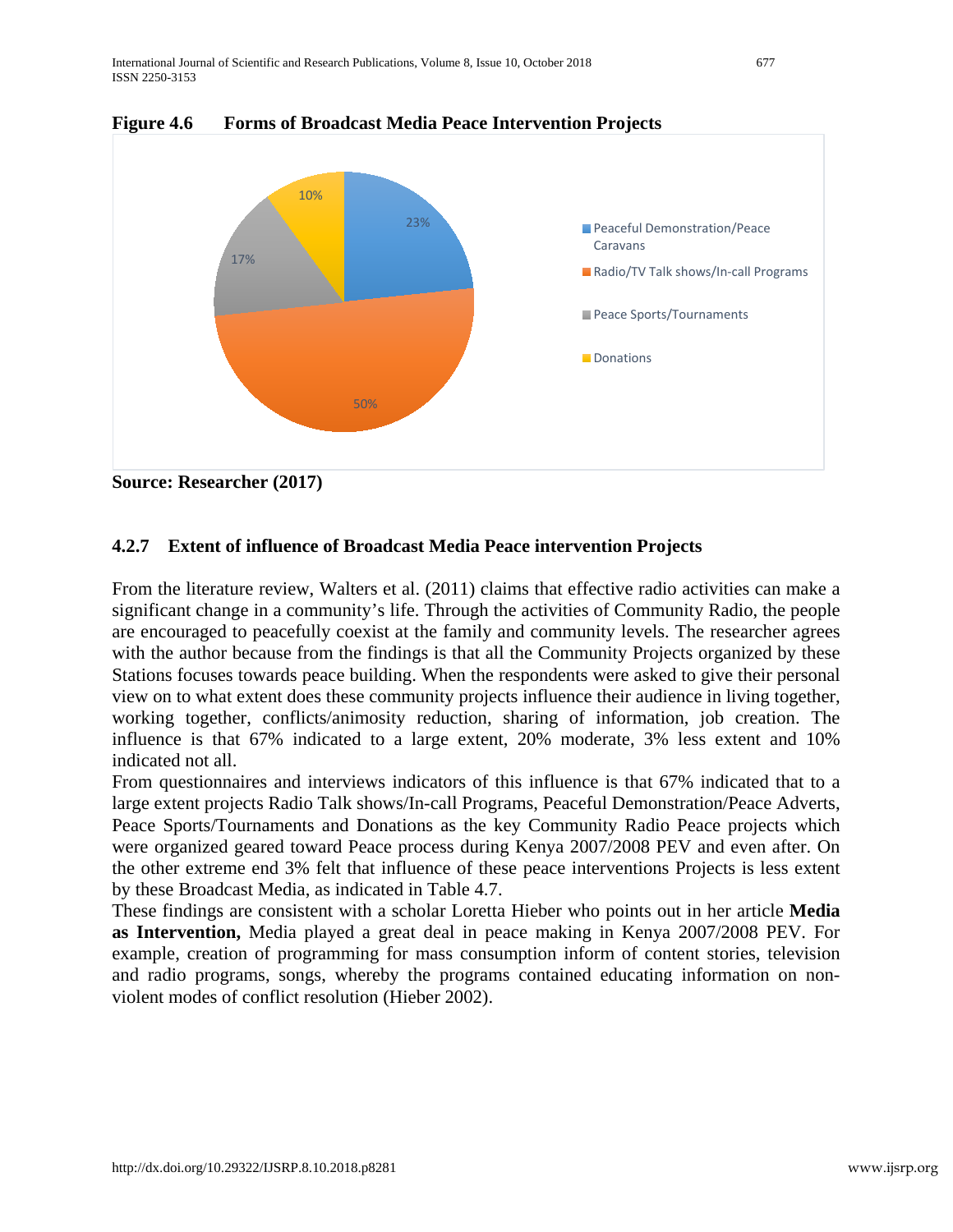| <b>Response</b>        | <b>Frequency</b> | <b>Percentages</b> |
|------------------------|------------------|--------------------|
| Large Extent           | 20               | 67%                |
| <b>Moderate Extent</b> | 6                | 20%                |
| Less Extent            |                  | 3%                 |
| Not at All             |                  | 10%                |
| <b>Total</b>           | 30               | 100%               |

**Table 4.6 Extent of influence of Broadcast Media Peace intervention Projects**

**Source: Researcher (2017)**

The question sought to know whether the respondents were satisfied with Broadcast Media Peace Interventions employed by the said Stations during and after Kenya 2007/2007 PEV to avert the recurrence of the same. 80% of the respondent indicated yes, 20% indicated No. Based from the above findings, we can see that the Broadcast Media helped and still do help people to come together, live together, share information and stay involved in these peace projects. The influence of these peace projects geared towards improving the Community's livelihoods and in so doing fostering Peace in general. Figure 4.7 summarizes these findings.

The media have facilitated uniting Kenyans from all walks of life. The media initiated a campaign i.e. the *"I have no tribe; I am Kenyan"* campaign to re-unite Kenyans by humanizing their rivals. In this campaign, the media broadcasted religious leaders, political leaders, rival, men and women, young and old; people of every diversity come together to stand against violence and disunity (Oyungu, 2011). Along the same lines was the, there was a campaign dubbed, *"Mkenya mwenye nchi sio mwananchi"*(Karongo, 2012). This translated from the Swahili to English languages states "A Kenyan who owns the country, not a child of the country". Mwananchi is the Swahili word for citizen (Kamusi.org, 2016). However, the Mwana is the Swahili world for child. Therefore, through creative wordplay, the founders; Kenya Private Sector Alliance (KEPSA) was able to provoke Kenyans to take accountability for their country thus fostering a feeling of loyalty and unity (Karongo, 2012). It is important to note that the "Mkenya mwenye nchi sio mwananchi" Campaign was the first part of a four-phase campaign aimed at peace-building before the 2013 presidential elections *(Ibid).*

The second phase was dubbed "Mkenya Daima" which translates to Forever Kenyan (Karongo, 2012). The aim of this phase of the campaign was to deal with the negative conditions that facilitated the unrest in 2007. Phase three was the "Rights Come with Responsibilities" Campaign where the media played both an educative and cautionary roles educating Kenyans on their rights whilst warning them of the consequences of negligence of the law (Ibid). The final phase "Conflict Mitigation" ran concurrently with phase three and focus on conflict prone areas with the hope of resolving existing disputes before the elections (Ibid).

The signing of a peace agreement or any other event that marks the official end of war, signals the beginning of post-conflict reconstruction (Anderlini and El-Bushra, 2009). According to the former UN Secretary General Kofi Annan, post-conflict reconstruction refers to " the comprehensive efforts to identify and support structures which will tend to consolidate peace and advance a sense of confidence and well-being among people" (Burke, 2010).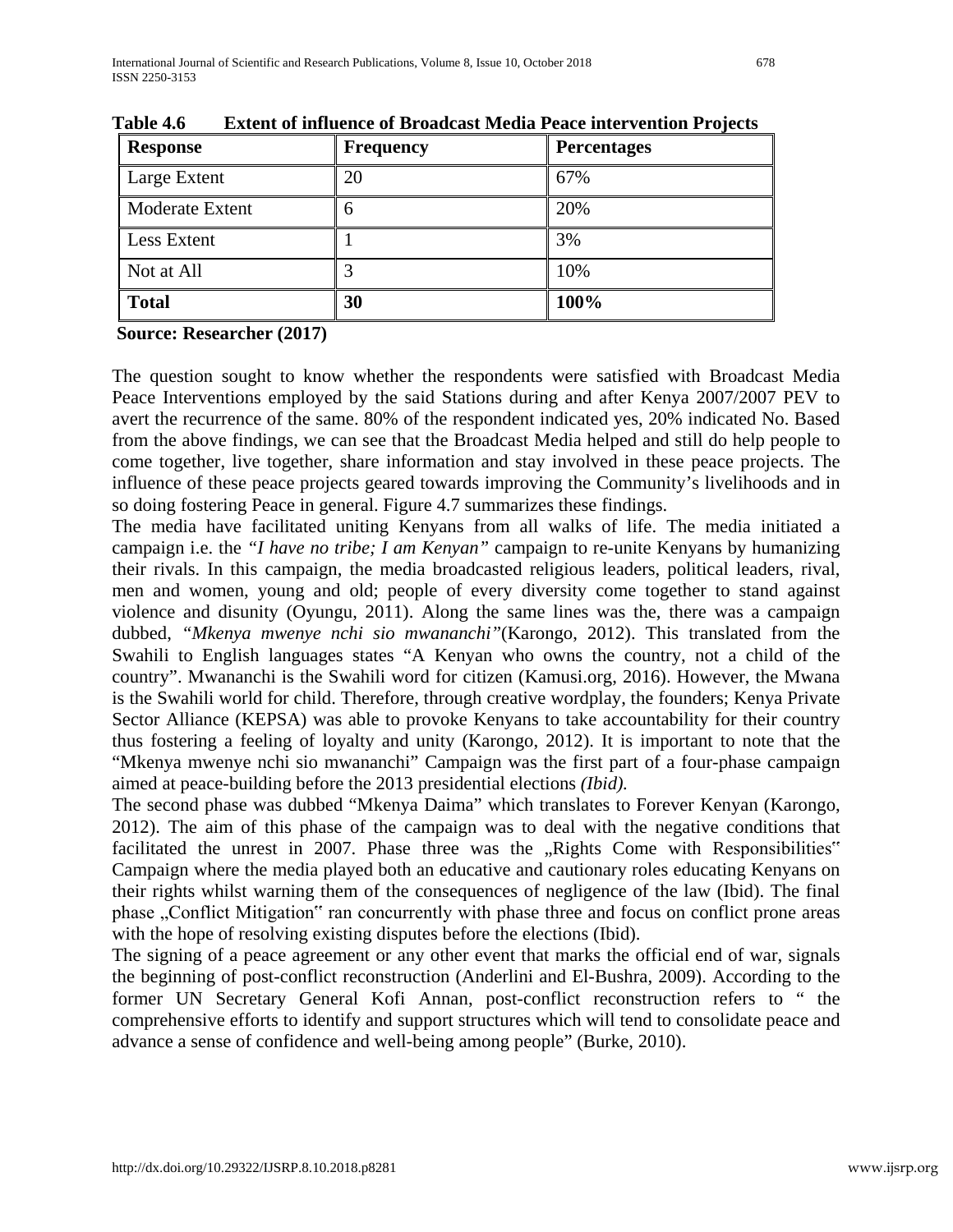international community to intervene. As a result, this led to ending the conflict. For example, several world personalities, including African eminent personalities, headed by Koffi Annan, the former UN Secretary General, were among prominent personalities who intervened to bring peace in Kenya. Additionally, the Media Council of Kenya (MCK) put out advertisements calling on Kenyans to shun violence and keep peace as well as calling journalists to adhere to ethical standards (Mbeke, 2009).

Comparing from the literature review, Prehn (2002) asserts that participation is the engine of democracy and Radio is a tool for participation. They work to strengthen their communities to promote community for social change, cultural development, and democratization. Public Forums by Community Radio serves as an avenue where people can Share information, Express their fears, Conflict and animosity reduction, for working together, for National Identity etc. Similarly, Bratic (2005) argues that in order to work for the public good, the media should

convey messages in forms that contribute to the formation of positive attitudes and opinions and to the increase of knowledge and awareness. He concludes that the journalistic agenda of social responsibility could facilitate the agenda of peace building.



**Figure 4.7 Satisfaction with Broadcast Media Peace intervention Projects**

**Source: Researcher (2017)**

# **5.0 Conclusion**

The study depicted that Media Peace Interventions Programs organized deliberately influencing peace building in Kenya, played a great impact to bring back sanity in Kenya. Media served to encourage dialogue, tolerance and interaction among communities hence reducing inherent conflicts and building lasting peace. For example, creation of programming for mass consumption inform of content stories, television and radio programs, songs, whereby the programs contained educating information on non-violent modes of conflict resolution. Moreover, production of documentaries, talk show programs exposing the dangers of conflict helped a lot. Media owners resolved, to find a common approach, common joint headlines, Joint broadcasts, common DVDs being distributed to all media houses; that each Media house in a collective way was able to help bring down the passions.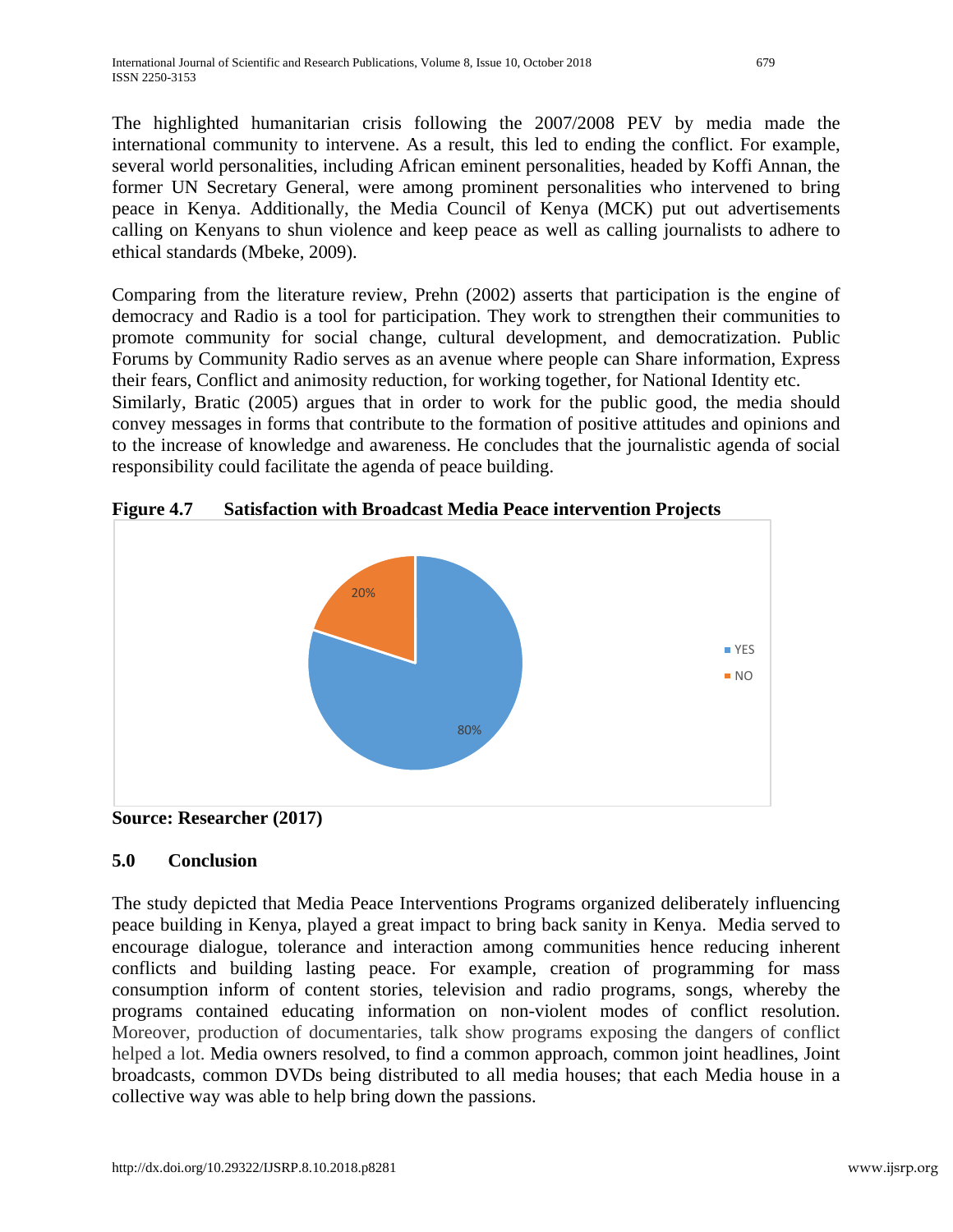The Print and Broadcast Media houses organized Peace Intervention Programs such as Mobile peace caravans, Kikuyu Elders, Kamba Elders and Luo Elders Radio Talk Programs an initiative from Pamoja FM influenced in calming violence. In Kibera in minutes planning to attack the Kambas, Pamoja FM radio decided to call some of the Kikuyu elders, the Luo elders, the Kamba elders to the studio to discuss the implication of the rumor that was going on, and they allowed the callers to call in, ask questions. There was also an initiative of Female journalists "White Ribbon Peace Campaign", Media Houses distributed handbills and T-shirts with peace and reconciliation messages to the public. The media through patriotic music, arts, avenue of dialogue ensured the public had an avenue to express any pent up emotions. Kenyan Media finally stopped airing politicians stopped inviting analysts, stopped talk shows for a while.

#### **6.0 Recommendations**

Based on the findings the study recommends that Media houses should adopt a common Conflict Reporting Approach. This will help in mitigating the discrepancies in coverage to unearth areas of dispute and consensus objectively with a view of encouraging amicable solution to the matters at hand. They must cultivate the attitude of reporting what can unite rather than divide the people. Through Media interventions Projects, the people are encouraged to peacefully coexist at the family and community levels.

# **REFERENCES**

- Alumuku, P. (2006). Community radio for development. The world and Africa. Nairobi: Paulines Pub. An Assessment of the Role of Community Radio in Peace building and Development: Case Studies in Liberia and Sierra Leone. Retrieved from http://www.amarc.org/documents/rapports/New Community Radio Assessment pdf *Anthropology,* Vol no.6, Issue (2) 161-167.
- Asymmetrical Conflicts: The Flow if News between Jordan and Israel. *Political* BBC. (2008). The Kenya Elections and their Aftermath: The Role of the Media and
	- Communication. *Policy Briefing* (No. 1).
- Bonior, D., Champlin, S., & Kolly, T. (1984). *The vietnam Veteran - A History of Neglect.* New York: Preager.
- Bratic, V. (2006).*Media effects during violent conflict: Evaluating media contributions*
- Bwire, T. (2013). Community radio curbs election time protests in Kibera. Retrieved from *ukjournalism.co.uk/.../community-radio-curbs-election-time-protests-in-text.* Cambridge Advanced Learner's Dictionary.

communities: consumption, circulation and community', *Journal of Linguistic*

- Creswell, J.W. (2003) '*Research Design: Qualitative, Quantitative, and Mixed Method*  Approaches.' London: Sage Publications.
- De Smedt, J. (2009) 'No Raila, No Peace! Big Man Politics and Election Violence at the Kiberia Grassroots.' *African Affairs,* 108/433, 581–598.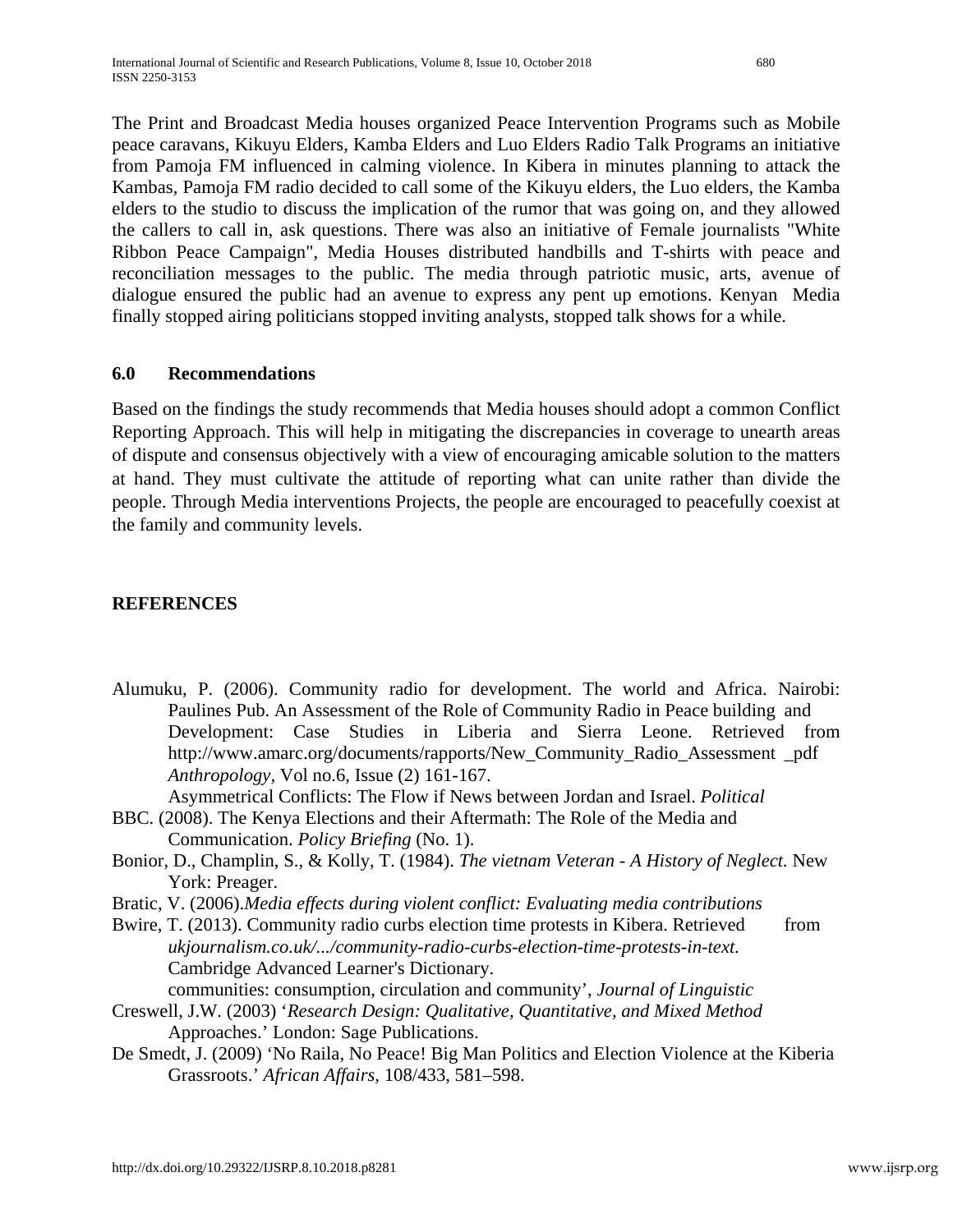- Des Forges, A. (2007) **'**Call to Genocide: Radio in Rwanda, 1994", in Thompson, A. *Media and the Rwanda Genocide (*Eds), London: Pluto Press, Kampala: Fountain Publishers .CH.4.
- Galadima, C. (2010). An overview of the role of the free and electronic media in security and peace on the plateau. An Unpublished B.A, undergraduate project in the Department of Mass Communication, University of Jos.
- Gardner, Ellen. 2001. The role of media in conflicts. In *Peacebuilding-a Field Guide*, ed.
- Ghandhi, S. (2008) *International Human Rights Documents 6th Edition*, New York: Oxford University Press.
- Griffin, Michael. 2010. "Media Images of War." Media, War & Conflict 3 (1): 7–41. doi:10.1177/ 1750635210356813.
- Hieber, L. (2001). Lifeline Media: Reaching populations in Crisis: A guide to developing media projects in conflict situations. Media Action International. Retrieved from: http://www.preventionweb.net/files/636\_10303.pdf.
- Holmquist, F., & Githinji, M. W. (2010). The default politics of ethnicity in Kenya. Retrieved from https://www.brown.edu/initiatives/journal-worldaffairs/sites/brown.edu.initiatives.journal-worldaffairs/files/private/articles/16.1\_wa\_Githinji.pdf http://www.cco.regener-online.de/2006\_1/pdf\_2006-1/bratic.pdf (Accessed
- Karoney, F. (2005, May 3). You tube. Retrieved 29 December 2009 from http://www.youtube.com/watch?v+QrxpPHQ17SU.
- Karongo, C. (2012, July 4). Mkenya Daima campaign enters phase II capital news. *Kenya*. Retrieved from http://www.capitalfm.co.ke/news/2012/07/mkenya-daima-campaigncenters-phase-ii/ Kenyan, G. Constitution of Kenya. Retrieved from http://www.lcil.cam.ac.uk/sites/default/files/LCIL/documents/transitions/Kenya\_2\_1969\_ Constitution.pdf
- Klopp, J.M (2010) "Internal displacement and Local Peace Building in Kenya", Special Report 251 Washington DC: USIP.
- Klopp, J.M. (2012) 'Deforestation and democratization: patronage, politics and forests in Kenya,' *Journal of Eastern African Studies*, 6 (2): 351-370.
- Mbeke, P. (2009). The role of media in conflict and peace building in Kenya. Nairobi: McCombs, Maxwell E., & Shaw, Donald Lewis. 1972. "The Agenda-Setting function of mass media." Public Opinion Quarterly 36(3): 176-187.
- Munyua, A. (2011). Kenya. Retrieved from Global Information Society Watch, file:///C:/Users/HP1/Downloads/Media%20and%20PEV%20in%20Kenya.pdf
- Munyua, A. (2011). Kenya. Retrieved from Global Information Society Watch, file:///C:/Users/HP1/Downloads/Media%20and%20PEV%20in%20Kenya.pdf.
- Ogola, G. (2011). The political economy of the media in Kenya: From Kenyatta"s nationbuilding press to Kibaki"s local-language FM radio. *Africa Today*, *57*(3), 77–95. doi:10.2979/africatoday.57.3.77.
- Okunna C.S & Omenugha, K. A. (2012). Introduction to Mass Communication, (3rd Edition). Enugu: New Generation Books.
- Oriarie, M. P. (2009). The Role of the Media in Conflict (Radio and Others). Report Presented to the Internews Network, Nairobi April, 2009. [Online] Available at: http://www.internews.org/pubs/kenya/LiteratureReview\_ReportingPeaceKenya\_2 0090415.pdf. (Accessed 02.02.2011)